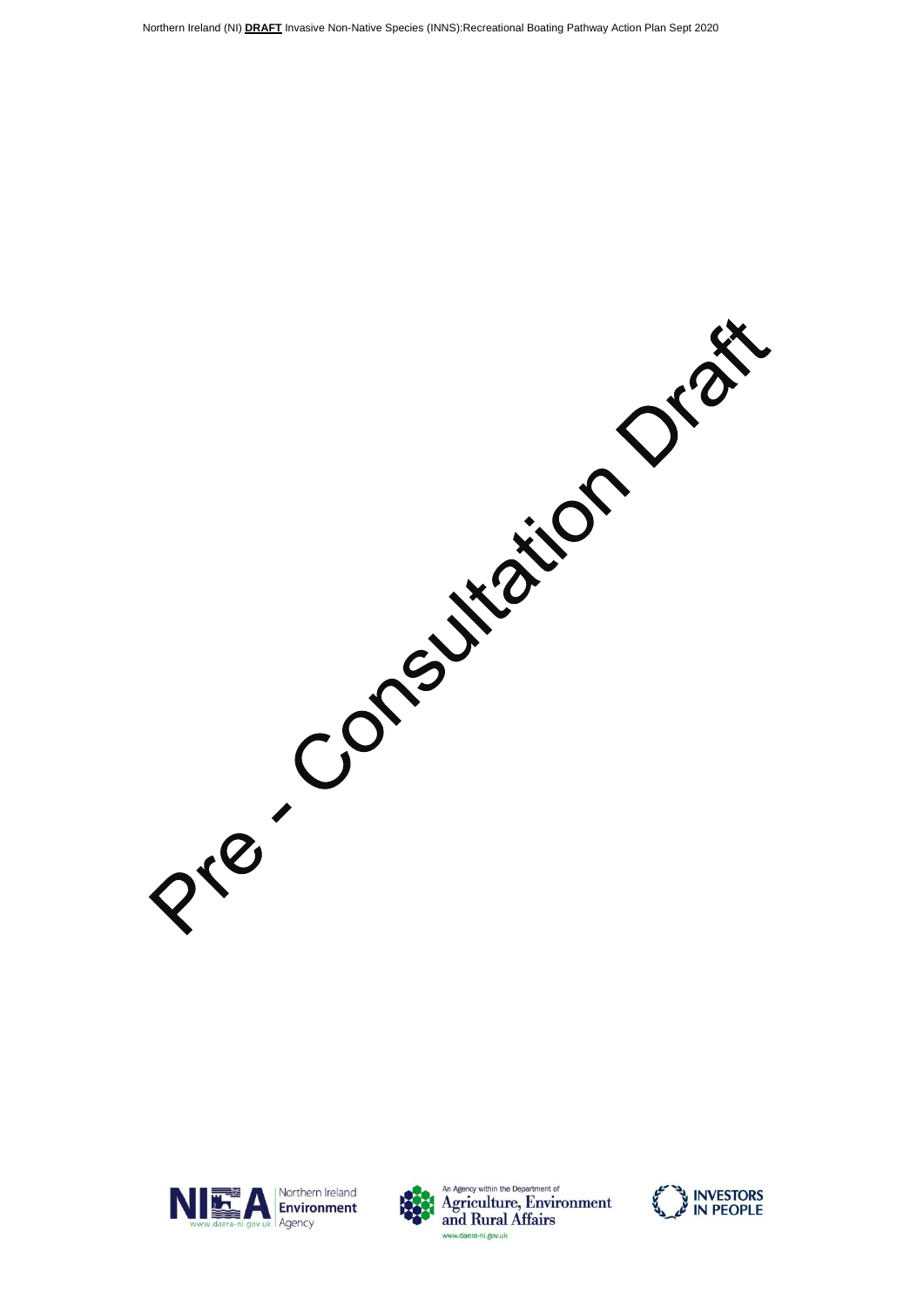# **Northern Ireland (NI) Invasive Non-Native Species (INNS): Recreational Boating Pathway Action Plan (PAP)**

#### **Background**

Reducing the risk posed by pathways of introduction and spread is a key way of tackling INNS. The Northern Ireland Alien Invasive Species Strategy calls for the development of Pathway Action Plans (PAP) and they are also a requirement of the EU IAS Regulation. They can also form an element of the programme of measures under the Marine Strategy Framework Direct This Pathway Action Plan is one of a series of plans intended to address pathways of introduction or spread of non-native species in Northern Ireland. The plan outlines the general policy and approaches as well as deliverables by government and other actors in relation to this issue.

# **Scope**

This PAP is for recreational boating, broadly detined as the use of boats designed or adapted for sport or leisure, whether by sail, paddle and/or power. This includes, but is not limited to, dinghist, sections, canal boats, personal water craft (commonly known as "jet skis") and craft used for paddle sports, as well as the trailers and equipment  $\mathbf{u}\cdot\mathbf{v}$  such.

This PAP does not cover commercial vessels and their ballast. Reference to 'boats' or 'boating' herein is then fore intended to refer to a wide range of craft, in line with this definition

The geographical scope of the PAP is Northern Ireland in cooperation with corresponding organisations in Ireland.

This plan was prepared by the Northern Ireland Environment Agency (NIEA) in conjunction with relevant stakeholders. (see Annex 1 for list of Working  $\sigma$ up Members – to be confirmed).

The Northern Ireland Environment Agency (an agency of the Department of Agriculture Environment and Rural Affairs), will coordinate development of the Recreational Boating PAP and, along with other divisions of DAERA, monitor the implementation of the listed actions.

The Working Group membership will be confirmed within 6 months of the final publication of this PAP. The group will be responsible for assessing progress and implementation of the PAP.





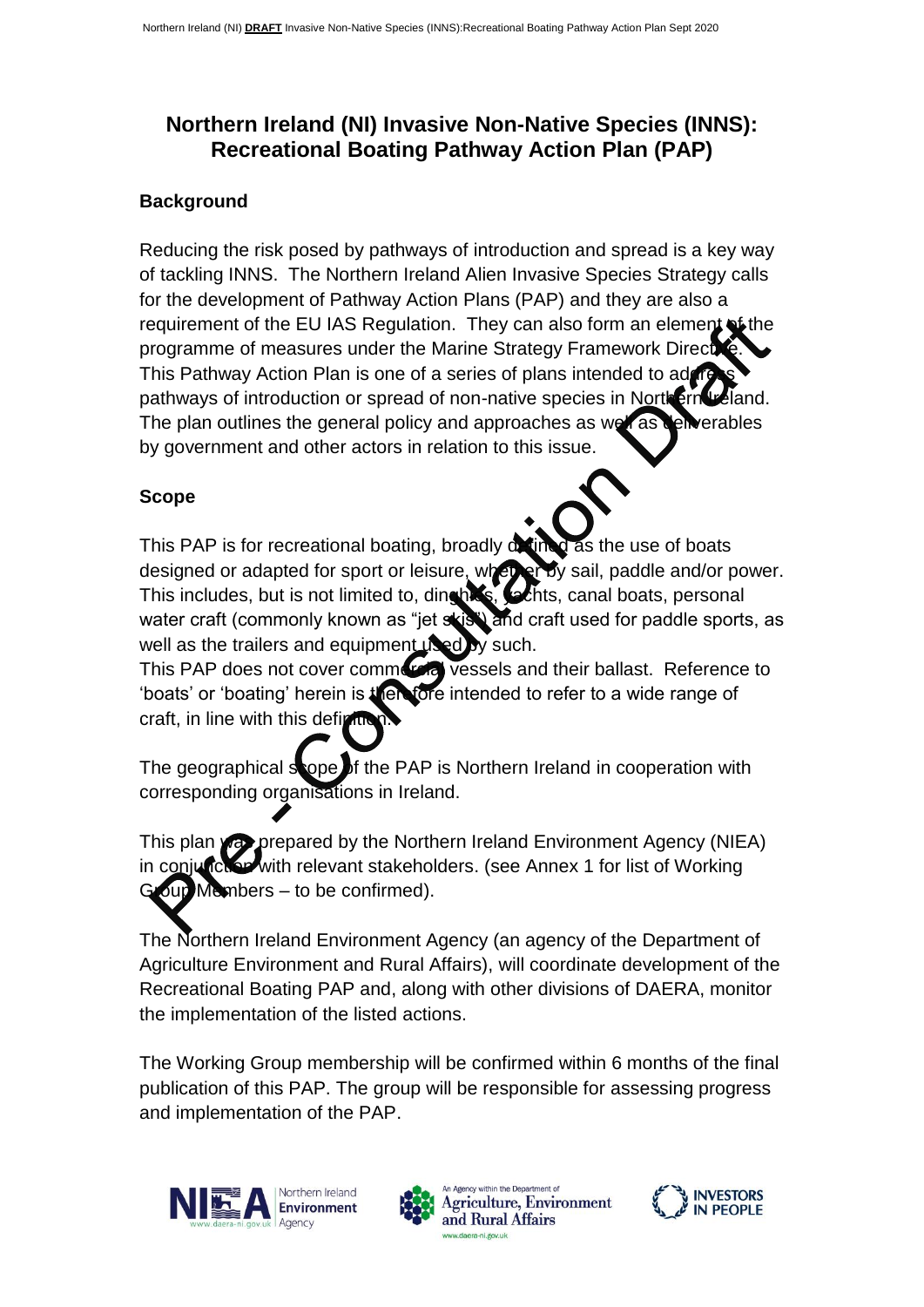This PAP necessarily takes a risk based approach to prioritising actions and focuses on key activities / sectors within recreational boating for which biosecurity is particularly important.

#### **Rationale**

We currently have about 100 invasive non-native freshwater and marine species established in NI. In recent decades the rate of arrival has accelerated. In NI most recent freshwater arrivals have been Asian cla (*Corbicula fluminea*) and Bloody Red Shrimp (*Hemimysis anomala*). many more aquatic invasive species with the potential to arrive and establish in NI, including plants that can clog freshwater lakes and navigations, marine species that can foul boats and propellers and aquatic invertebrates which can completely alter natural ecosystems.

The route by which INNS potentially arrive on recreational boats is also not known with certainty. In terms of freshwater species a small study at GB ports suggested that in the region of 14,000 recreational boats (including canoes / kayaks) are brought overland into GB and N from abroad each year. Many (most) of these will be freshwater vessels, which could potentially carry organisms if not carefully checked, leaned and dried.

In recent years an extensive navigation network form Ireland to Northern Ireland for cruisers and other pleasure craft has been created, mainly via the Shannon Erne Waterway and the continued development of the Ulster Canal. Facilities for operators of small craft, including angling boats, powerboats, jet skis, sailing craft, kayaks, rowing boats and canoes, are also readily available in a wide range of aquatic habitat settings throughout NI.

Vessels may also sail directly from freshwater locations in continental Europe ters in GB, NI and Ireland; however, it is thought that this is a small risk given relatively few vessels make this journey and the period in salt-water will reduce the risk of organisms remaining attached. In terms of marine species, the main risk is thought to be vessels sailed directly to NI/Ireland from continental Europe or GB with fouling attached. However, marine vessels imported overland and put into the water could also be a risk. Although there are uncertainties about introduction pathways, the proven potential for negative impacts from invasive non-native species means that a precautionary approach is required.





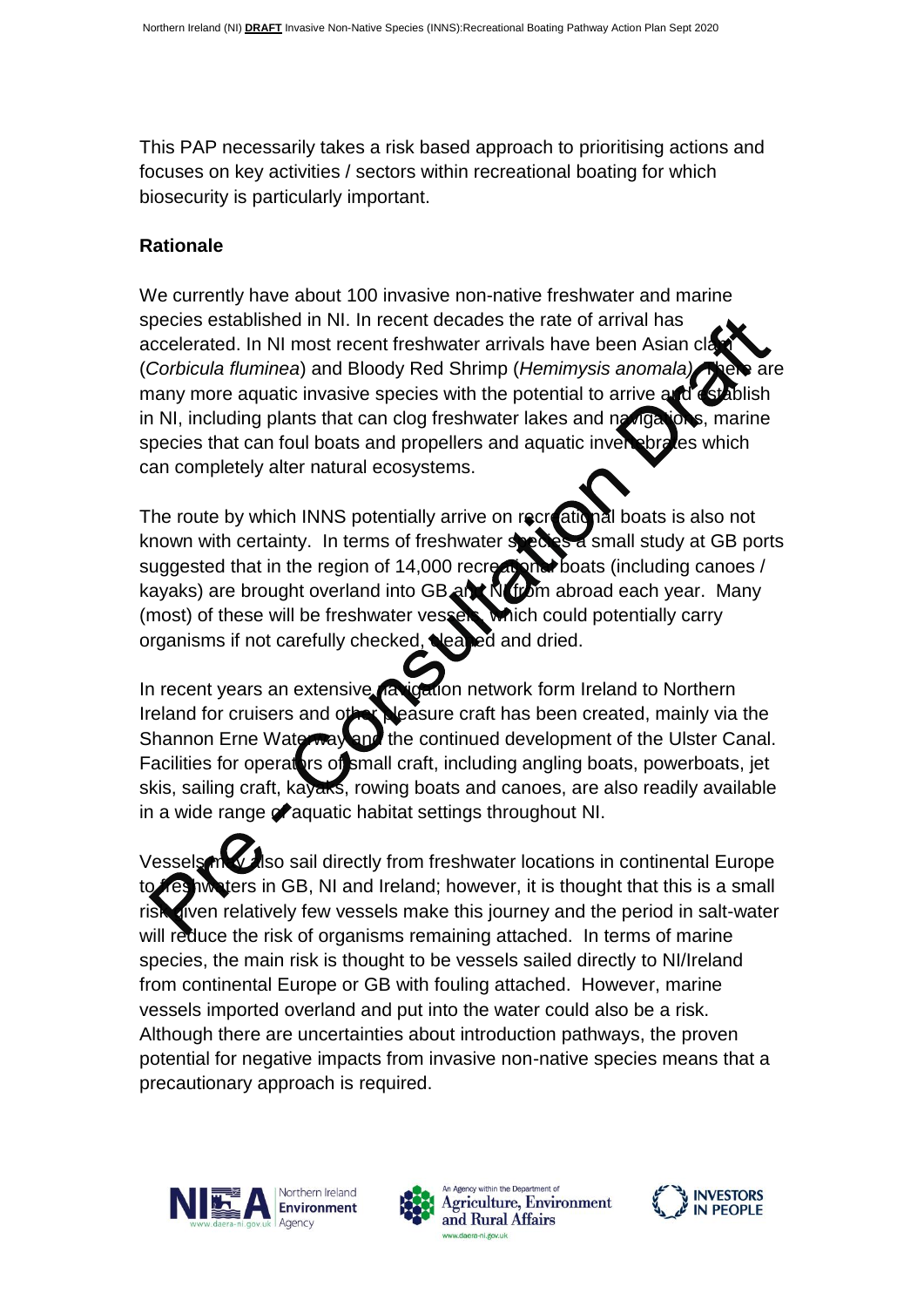Good biosecurity is critical to reduce the risk of introduction and spread of aquatic invasive non-native species. In 2011 the GB government introduced the Check Clean Dry (CCD) public awareness campaign aimed at improving biosecurity amongst water users. NI have fully adopted CCD and have adapted the resources from this campaign and promote CCD via the [Invasive](http://www.invasivespeciesireland.com/)  [Species Ireland](http://www.invasivespeciesireland.com/) website and multiple leafletting campaigns.

There is a [European Code of Conduct on Recreational Boating](https://rm.coe.int/1680746815) that has been developed under the Bern Convention. This area is also covered by domestic legislation – most importantly the Wildlife (Northern Ireland) Order (19) amended) which provides a general prohibition on the release or all escape of any non-native species of animal or plant in Northern Lela

# **Relevant NI Acts/Orders/Policy Instruments.**

The Invasive Alien Species (Enforcement and Permitting) Order (Northern Ireland) 2019

EU Invasive Alien Specie Regulation (1143/2014)

The Wildlife (Northern Ireland) Order (1985) (as amended)

Wildlife and Natural Environment (WA

Water Framework Directive

Marine Strategy Framework Directive

However, legislation alone is not sufficient to manage and lower the risk associated with introducing or spreading INNS. It requires cooperation and collaboration from all concerned, each sector is part of the solution and plays an important role in INNS management and implementing best biosecurity practice. This plan sets out additional actions to help minimise the risk of introduction and novement of INNS caused by recreational boaters.

NIEA has adapted the GBNNSS adaptation of the Bern Convention code of od tailored it to the needs of NI (Annex 2). It has also developed and agreed with agencies in GB, biosecurity guidance for boat users (Annex 3). Its primary output, however, has been to agree a series of measures to raise awareness among key actors in this sector and to strengthen existing biosecurity mechanisms. These actions are outlined below and they form the main body of the action plan.





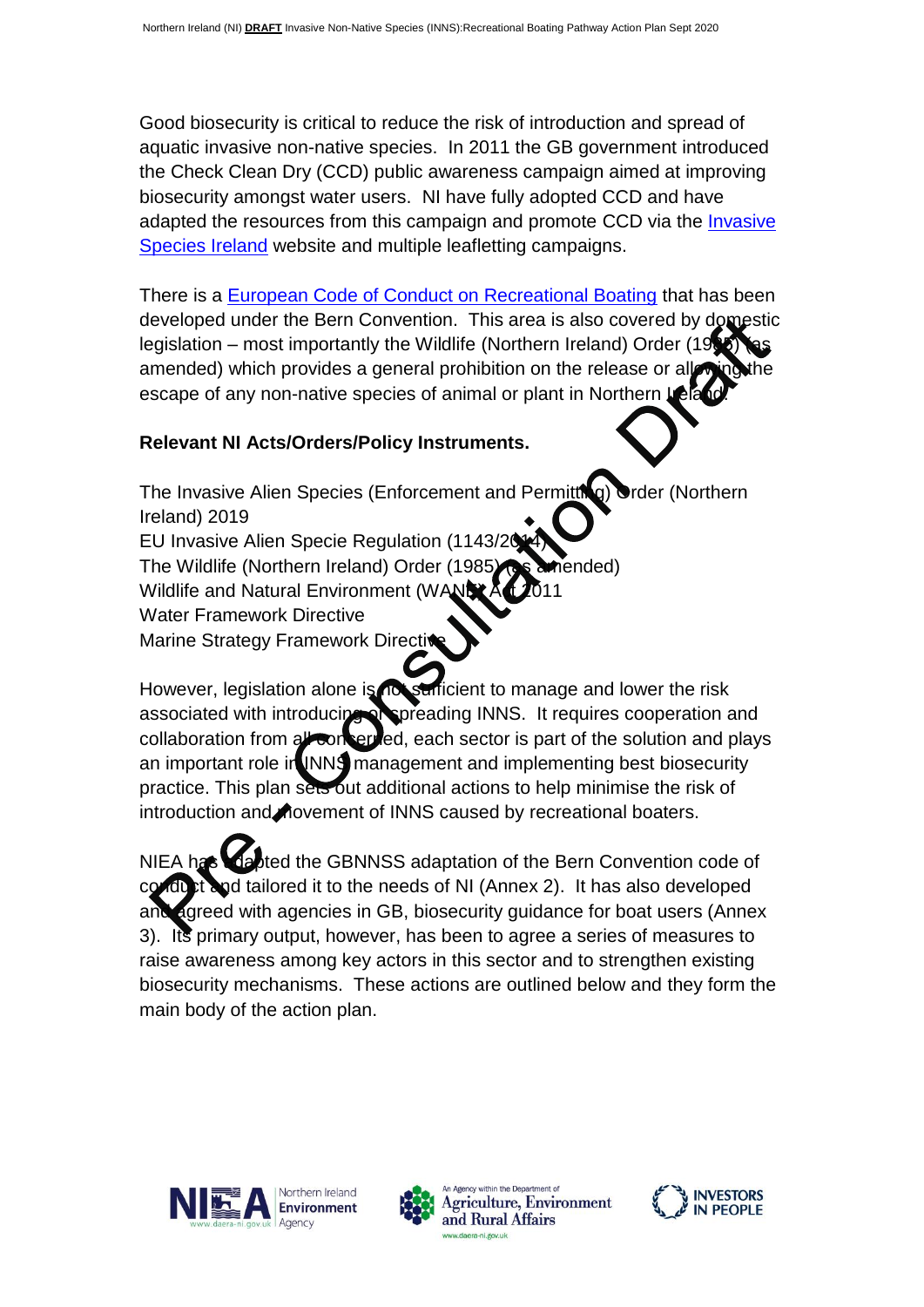# **Aims and objectives**

The overall aim of the PAP is to reduce the risk of introduction and spread of invasive non-native species by recreational boat users based on international good practice.

Specific objectives are to:

- Raise awareness of Check Clean Dry protocols and facilitate their adoption by all among recreational boaters, particularly at priority and events, where adherence must be made a condition of participation by organisers.
- Officially request event organisers and clubs to adopt Check Clean Dry protocols and insert into club/organisation TORs.
- $\bullet$  Officially request land owners and facilities managers (e.g. marina operators, club houses, etc.) to raise awareness of biosecurity among their users and put in place systems to facillate good biosecurity.
- Consolidate biosecurity guidance for recreational boating and facilitate the production of clear, practical guidance where necessary.
- Identify gaps in evidence, assess Kak Mentify biosecurity measures and recommend ways to overcome these.



# **Prioritising Actions**

Recreational boating includes a broad range of different vessels (from small kayaks to large yachts) and a diverse range of activities (from individuals paddling on their local water body to large and well organised international team / club events).

While all recreational boaters should be aware of and implement good  $uriv$ , some activities are more likely to pose a biosecurity risk that others. For example, boats used abroad and brought back to NI are more likely to pose a risk of new introductions than those used exclusively within NI, and boats moved regularly between NI/Ireland water bodies are more likely to spread INNS than those used on a single body of water.

The development of this PAP included work to identify the highest risks and boating activity areas that need the key focus initially or need more work to raise awareness and find biosecurity solutions. This PAP provides broad





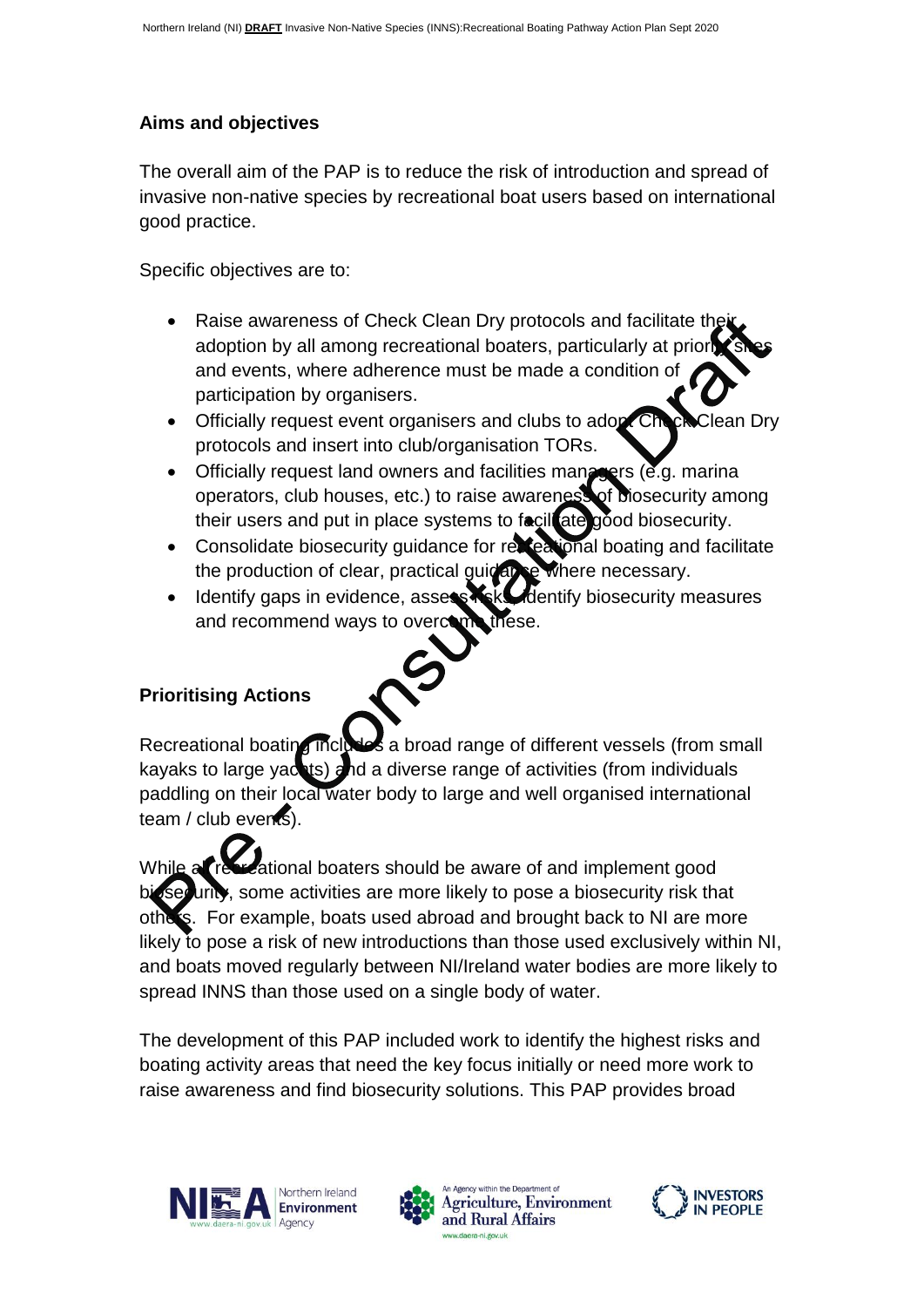biosecurity guidance and actions relevant to all recreational boaters, but also focuses (initially) on particular activities considered a priority.

#### **These are:**

- Any recreational boat entering NI waters directly from Ireland e.g. Shannon Erne Waterway, from GB (on trailers), abroad or via road trailer from Ireland
- Freshwater boats (particularly dinghies, windsurfers, personal water craft, canoes and kayaks) moving between water bodies, particularly those moving between otherwise unconnected catchments.
- Boats that use canals and other inland waterways, particularly those being taken out and moving long distances between otherwise unconnected parts of the canal network, or moving from **b** gh risk sites.
- Marine vessels, particularly those moving long distances or being taken out of / put into the water for example skiffies
- NIEA acknowledge that adopting biosecult good practice may be more straight forward for some sectors, but difficult for others. In particular, check, clean, dry procedures can be difficult to apply to large vessels that are generally kept in the water (e.g. canal boats and large marine yachts).

For this reason, this PAP is focused on practical actions that can be taken to reduce the most significant risks.

# **Key Actors**

- Northern **Ireland Government DAERA Marine/Inland Exas/NIEA/Forest Service (manage access / water bodies)**
- Waterways Ireland
- **Loughs Agency** 
	- Lough Neagh Partnership
- NI Local authorities (who manage recreational boating lakes / rivers)
- Port and Harbour Authorities/Commissions (e.g. Belfast Harbour)
- Belfast Maritime & Coastguard Agency
- Irish Coastguard
- Royal Yachting Association Northern Ireland
- Powerboat Association of Ireland
- Canoe Association of NI (CANI)
- CanoeNI







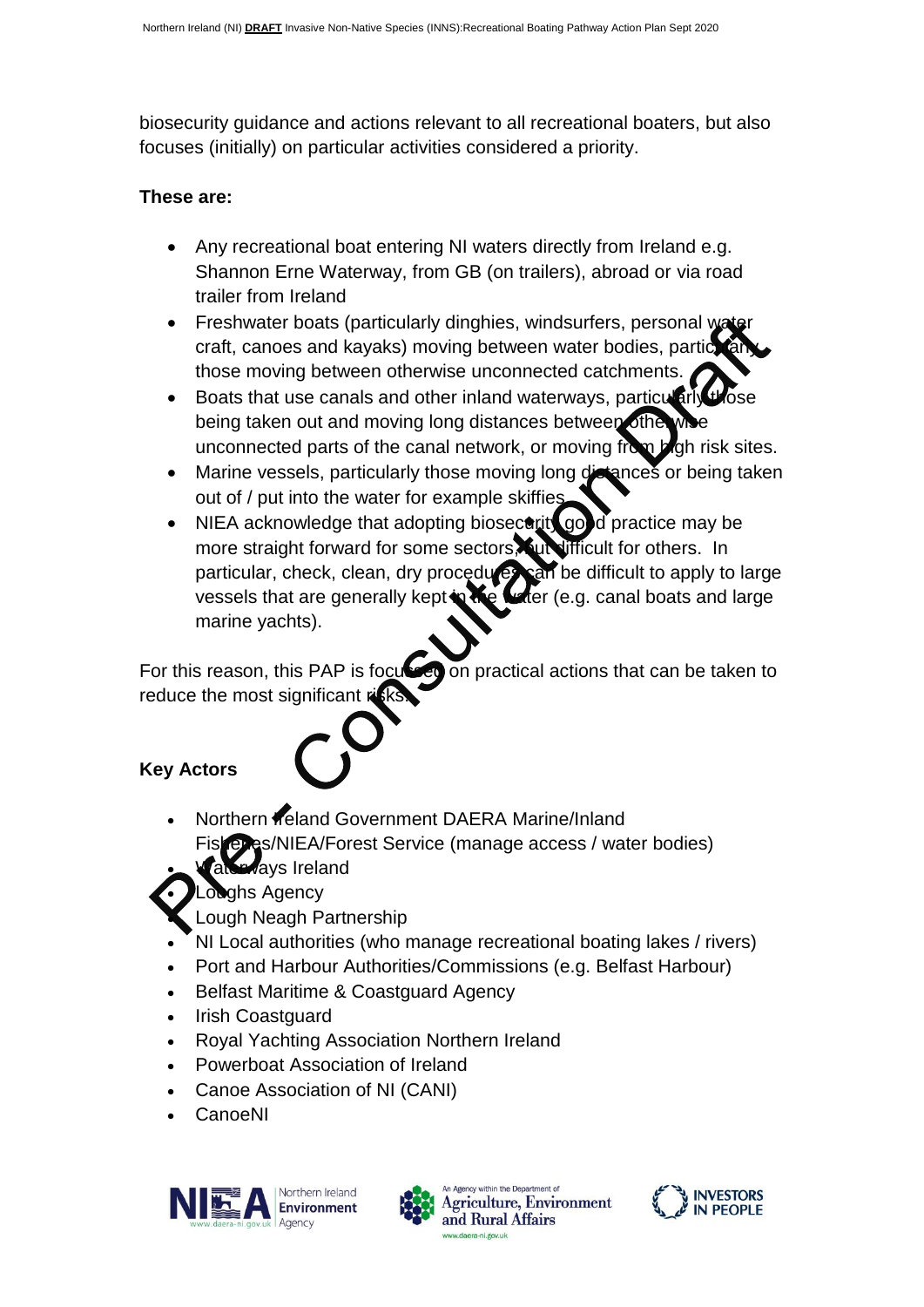- OutdoorNI
- Tourism NI
- Sport NI
- Northern Ireland Marine Task Force
- Marine Conservation NI
- Angling Federations (fishing from boats)
- Rowing Ireland/Rowing Ulster
- NI Water and other asset owners
- Diving Clubs
- River Trusts
- Boating competition organisers
- Boating holiday organisers
- Marinas (Ireland, GB, etc.)
- Sailing / canoeing / kayaking / rowing clubs
- 
- Boating equipment retailers<br>
Water based activity/adventure outdoor pure<br>
CONSIDERS Water based activity/adventure outdoor pursuits companies







DIB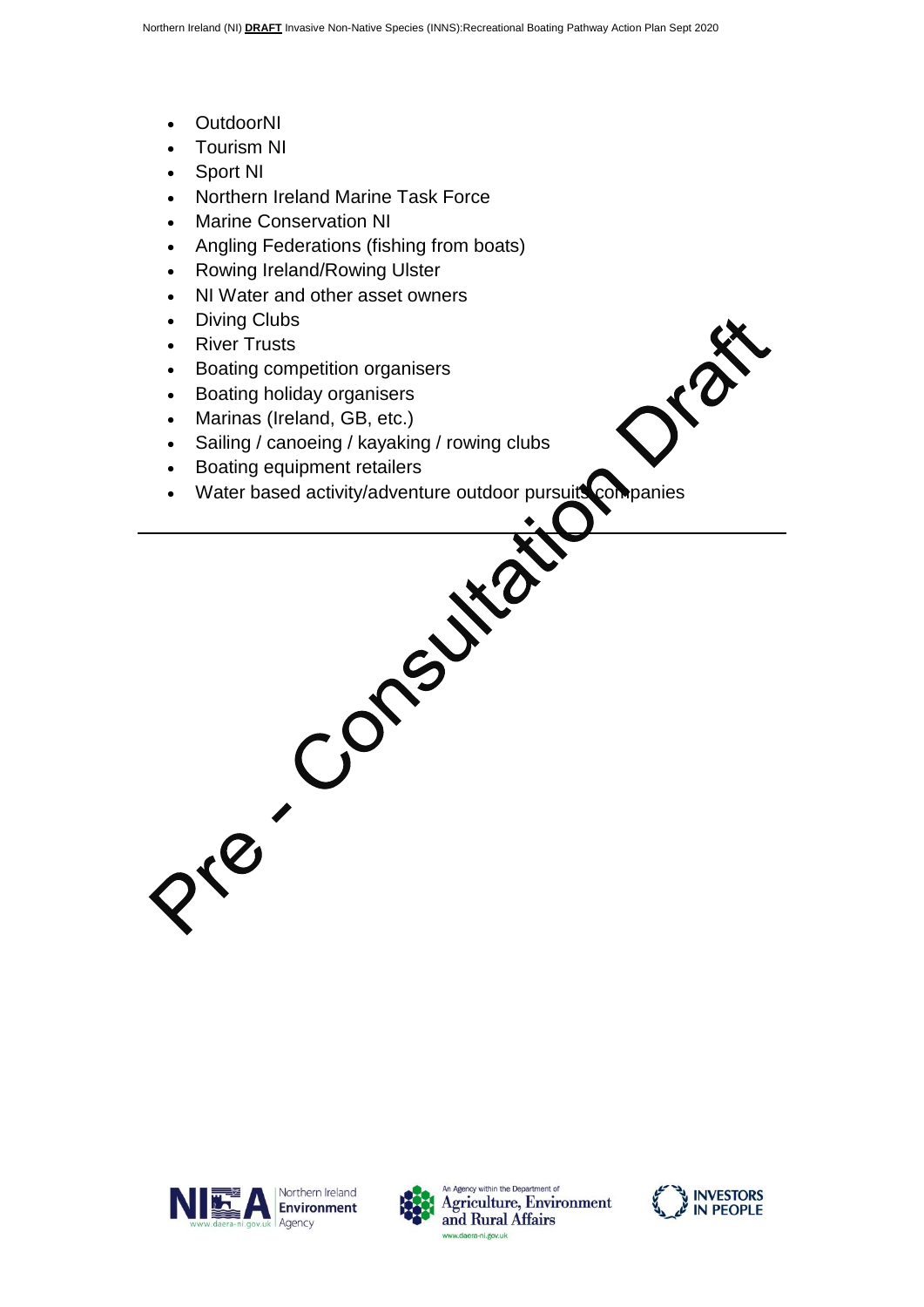# **Draft actions for discussion**

# **Biosecurity at the border and international cooperation**

# **Action 1 (freshwater)**

Run a border biosecurity campaign concentrating on the high risk points of entry to Northern Ireland – mainly ferries from England, Wales and Scottand and those coming in directly to Ireland from the European continent  $\&\&$ seek cooperation with inspectors at Ireland ports to protect direct a waters.

# **Action 2 (freshwater)**

Liaise with Welsh and Scottish Governments who will run a CCD campaign at Welsh ports connecting to the Irish Republic and on ferries between Scotland and Ireland.

# **Action 3 (freshwater)**

DAERA as members of BIC INNS Group will work with other member jurisdictions to establish and run a BIC Aquatic Biosecurity group to agree coordinated measures, including action at ports, Eurotunnel and on ferries.

# **Action 4 (freshwater and marine)**

Defra/NNSS will lead on **laison** with the European Commission and relevant EU Member States to agree a programme of action related to aquatic biosecurity (and the spread of Ponto-Caspian species). This will target:

- Continental boaters coming to GB and NI
- NI boaters returning from the continent
- Ma<sub>rine</sub> vessels sailing to GB, NI and Ireland

# **5 Merophy Find marine)**

Royal Yachting Association NI, CANI, Canoeing, Irish/Ulster Rowing and British Marine (and others) will promote the EU Code of Conduct and encourage EU member states' boating organisations to adopt CCD.

# **Event biosecurity**

# **Action 6 (freshwater and marine)**

DAERA Marine/NIEA will work with organisations such as Royal Yachting Association NI, CANI, CanoeNI, Irish/Ulster Rowing and British Marine to





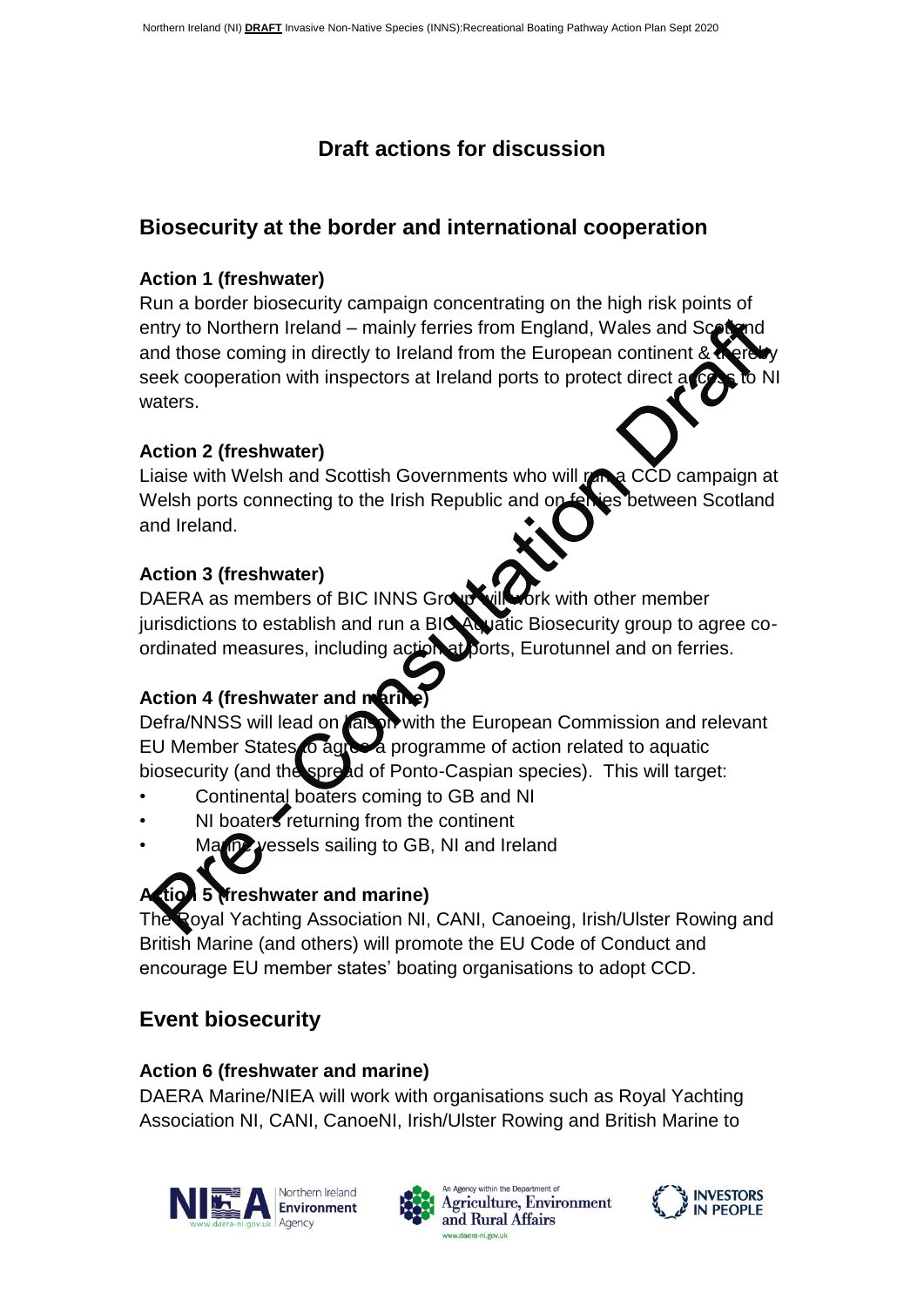annually compile a prioritised list of events / competitions to be targeted for heightened awareness-raising such as biosecurity demonstrations etc. Separate lists will be developed for freshwater and marine activities and agreed by the working group.

# **Action 6A (freshwater and marine)**

Relevant organisers/owners will implement heightened awareness-raising activities at the prioritised sites/events.

\_\_\_\_\_\_\_\_\_\_\_\_\_\_\_\_\_\_\_\_\_\_\_\_\_\_\_\_\_\_\_\_\_\_\_\_\_\_\_\_\_\_\_\_\_\_\_\_\_\_\_\_\_\_\_\_\_\_\_\_\_\_

# **Club and boat user biosecurity**

# **Action 7 (freshwater and marine)**

The Royal Yachting Association NI, CANI, CanoeNI, Ireland/Ulster Rowing, British Marine, River Trusts (and others) to disseminate awareness raising materials, aiming to have posters in all club houses and training centres and frequent messages in magazines, mail outs, social media and other communications materials.

# **Action 8 (freshwater and marine)**

All the aforementioned overarching bodies will request all clubs to add the biosecurity clause (Annex  $4\sqrt{6}$  their constitutions, award systems and ideally any other contractual agreements (e.g. agreements to use / keep boats). This may be direct, or by including biosecurity in model constitutions provided to clubs.

# **Action 9 (freshwater and marine)**

DAERA Marine/NIEA will assist RYANI, marina operators, CANI, CanoeNI, River Trusts etc. to implement training programmes for basic boat usage and a operators, linked in with their renewal applications. In addition, biosecurity will be included in relevant inductions (e.g. for marina staff) and at other key points (such as inductions for those hiring boats).

# **Action 10 (freshwater and marine)**

The Boating PAP working group (working with the aforementioned overarching bodies) will identify companies that transport recreational boats and aim to raise their awareness that boats need to be clean before transportation





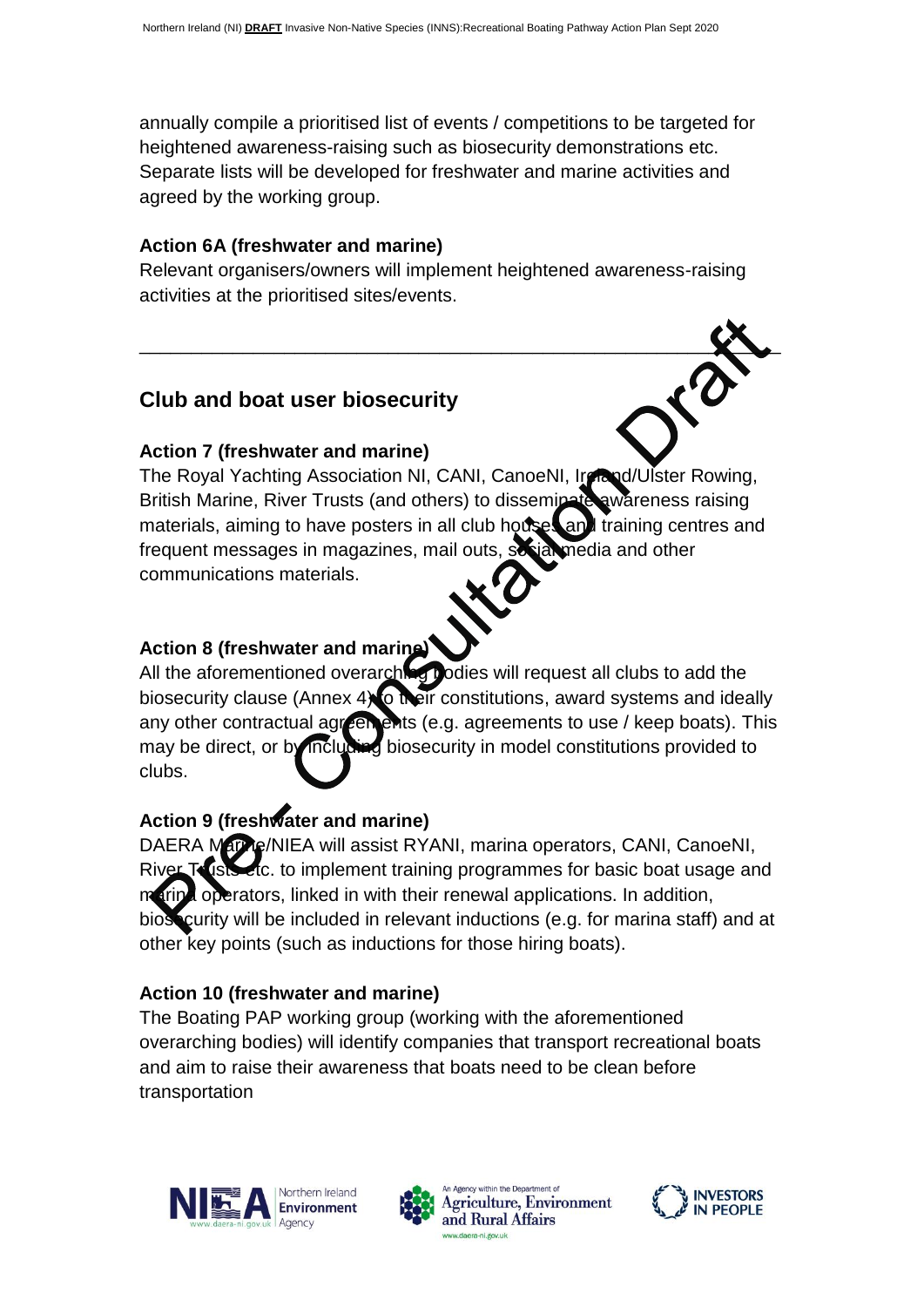# **Site biosecurity**

#### **Action 11 (freshwater and marine)**

Water Companies, Canal & River Trusts, NIEA, Crown Estates Northern Ireland, RSPB, Wildlife Trusts, Councils, etc. will put a reference to carrying out biosecurity (e.g. Biosecurity Annex) into all lease and management agreements related to boating (as they come up for renewal)

#### **Action 12 (freshwater and marine)**

DAERA will request all marinas to add a biosecurity clause to their berth agreements. DAERA will also ask marinas not to allow heavily fouled (i.e. more than a slime layer) to be put in the water at their marines.  $\blacksquare$  ready in the water and heavily fouled, marinas will ask boat owners to lift and clean their boats if they wish to continue keeping their boat at that

# **Action 12A (freshwater and marine)**

DAERA Marine and NIEA will explore the possibility of developing an accreditation scheme for marina operators that follow good biosecurity practice or will add INNS good practice to existing environmental recognition schemes.

# **Action 13 (freshwater and marine)**

DAERA Marine/NIEA will encourage marinas and boat yards to provide suitable capture and filtration systems in hull cleaning areas and, where such facilities are not available provide advice on simple methods for minimising the risk of INNS and other pollutants entering water bodies when cleaning is taking place.

# **Action 14 (freshwater and marine)**

DAERA Marke/NIEA in discussion with stakeholders will compile and maintain a list of freshwater (in the first instance) sites/waterways which contain critical INNS (at UK, or Ireland levels) that are a priority to  $sin/s$ low the spread (see Annex  $7$  for NI critical species list) and where recreational boating occurs.

# **Action 14A (freshwater and marine)**

Owners and managers of these sites will install facilities and signage to promote very high biosecurity, this may include:

- Single point of access and egress where possible
- Suitable hard standing (and boat storage) where relevant / possible
- Hot water (including steam) wash down facilities if possible (cold if not)





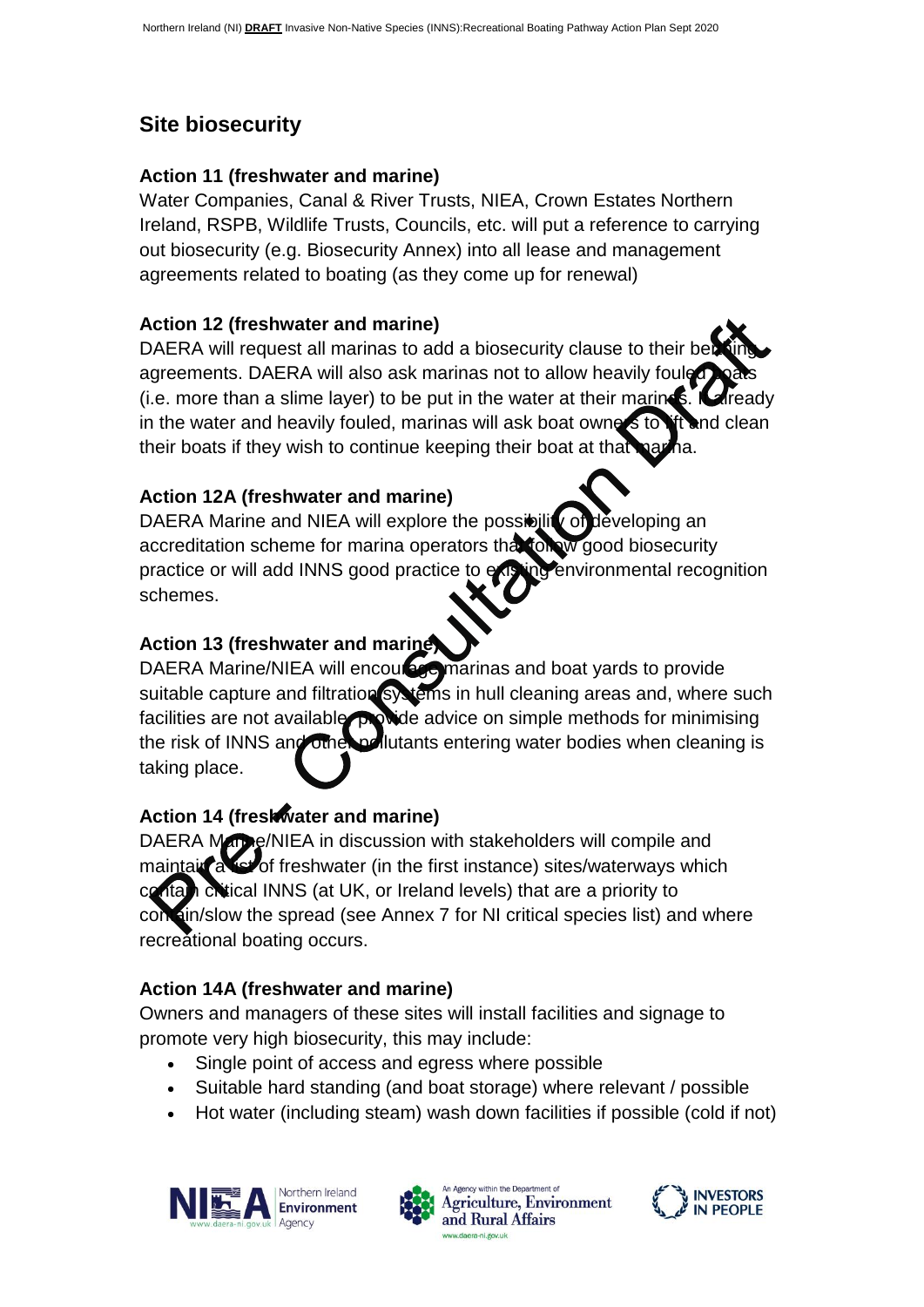- Large prominent signage
- Enact biosecurity by-laws where possible

#### **Action 14B (freshwater)**

Waterways Ireland, River Trusts, NIEA/DAERA and other relevant stakeholders will identify 'pinch points' in the canal network (such as the Shannon/Erne Waterway) on which biosecurity effort could be focussed to reduce the risk of spread from Ireland to Northern Ireland catchment network and implement proactive biosecurity measures at these points.

#### **Action 15 (freshwater and marine)**

DAERA/NIEA with support from NNSS resources, will provide site biosecurity training for freshwater and marine marina / harbour coexators in high priority areas (i.e. those identified in Action 14).





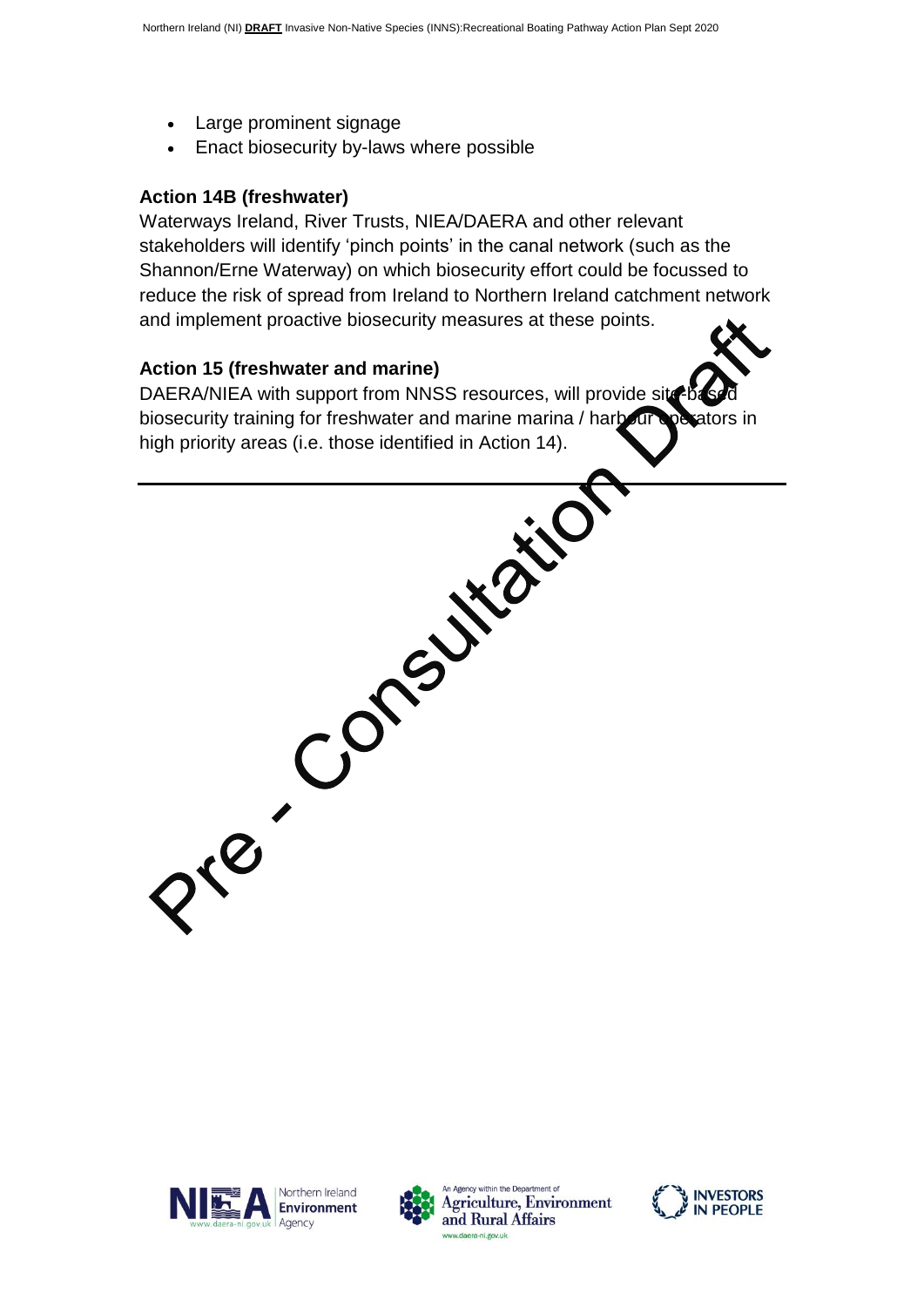# **Data requirements and evidence gaps**

The actions in this PAP are based on available evidence relating to the risk posed by recreational boats and potential mitigation. However, there is relatively little evidence available and further research could help to better understand and target biosecurity action. The Recreational Boating PAP working group highlighted particular evidence gaps that should be considered a priority:

- 1. Research is required to better understand what proportion of free boats could be contaminated with viable INNS and whether there different levels of risk associated with different types of vessel, parts of vessels or activity.
- 2. Linked to  $(1)$ , research is required into the effectiveness of check, clean, dry at removing viable INNS.
- 3. Do materials boats are made from make a difference to that ability  $$ wooden – clinker/carvel, fibreglass, steel et
- 4. There are still large gaps in our understanding of the number of vessels (particularly freshwater) that enter NIX eland waters, from where and by which route.
- 5. The extent to which fouled marine vessels arrive in NI/Ireland is not quantified. It would be useful to inderstand the extent to which this occurs and, more importantly, where the majority of heavily fouled vessels originate from and where they arrive in NI/Ireland.
- 6. For marine vessels and canal boats a major barrier to good biosecurity is the practicality of cleaning them. Research and innovation in improved methods could help to improve biosecurity.
- 7. Establish public database of any current locations where cleaning is carried

# toring and updating

The working group, once confirmed, will be convened every 6 months to assess progress with achieving the actions. The group will consider all relevant information including the following:

- Number of organisations/clubs/authorities/sites signed up to adopt/promote CCD.
- Changes to baseline awareness and uptake of biosecurity among recreational boaters (following public attitudes survey)





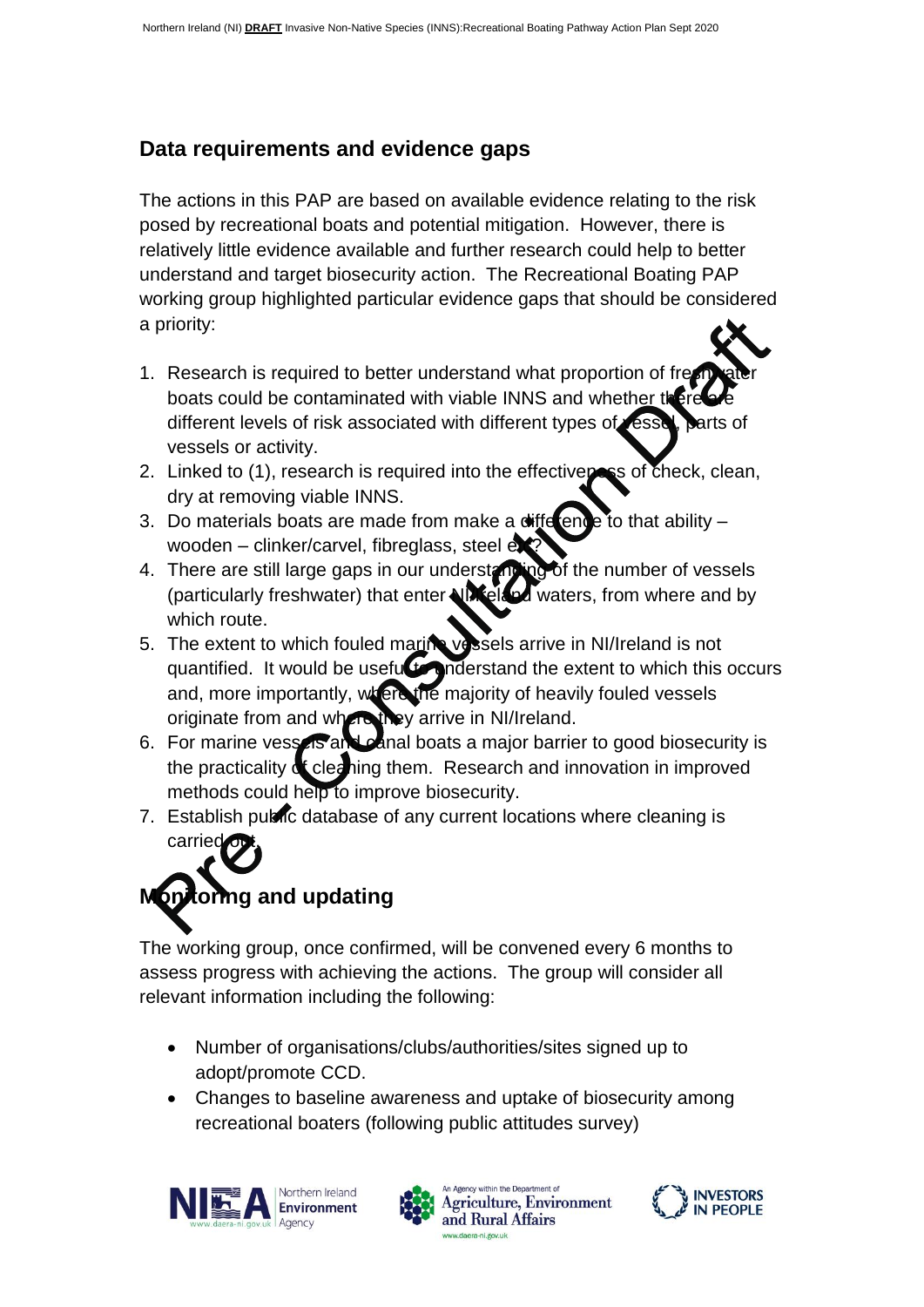# **Annex 1 Proposed Working Group Membership (TBC)**

Waterways Ireland (Chair) Royal Yachting Association NI Department of Agriculture Environment & Rural Affairs Belfast Harbours All Ireland Rivers Trust Loughs Agency Lough Neagh Partnership Marine Management Organisation Ulster Angling Federation Ulster Coarse Fishing Federation Northern Ireland Federationof Sea Anglers Northern Ireland Water Northern Ireland Marine Task Force Canoe Association of NI (CANI) CanoeNI Ulster Rowing Tourism NI Cross border agencies/Irish Government







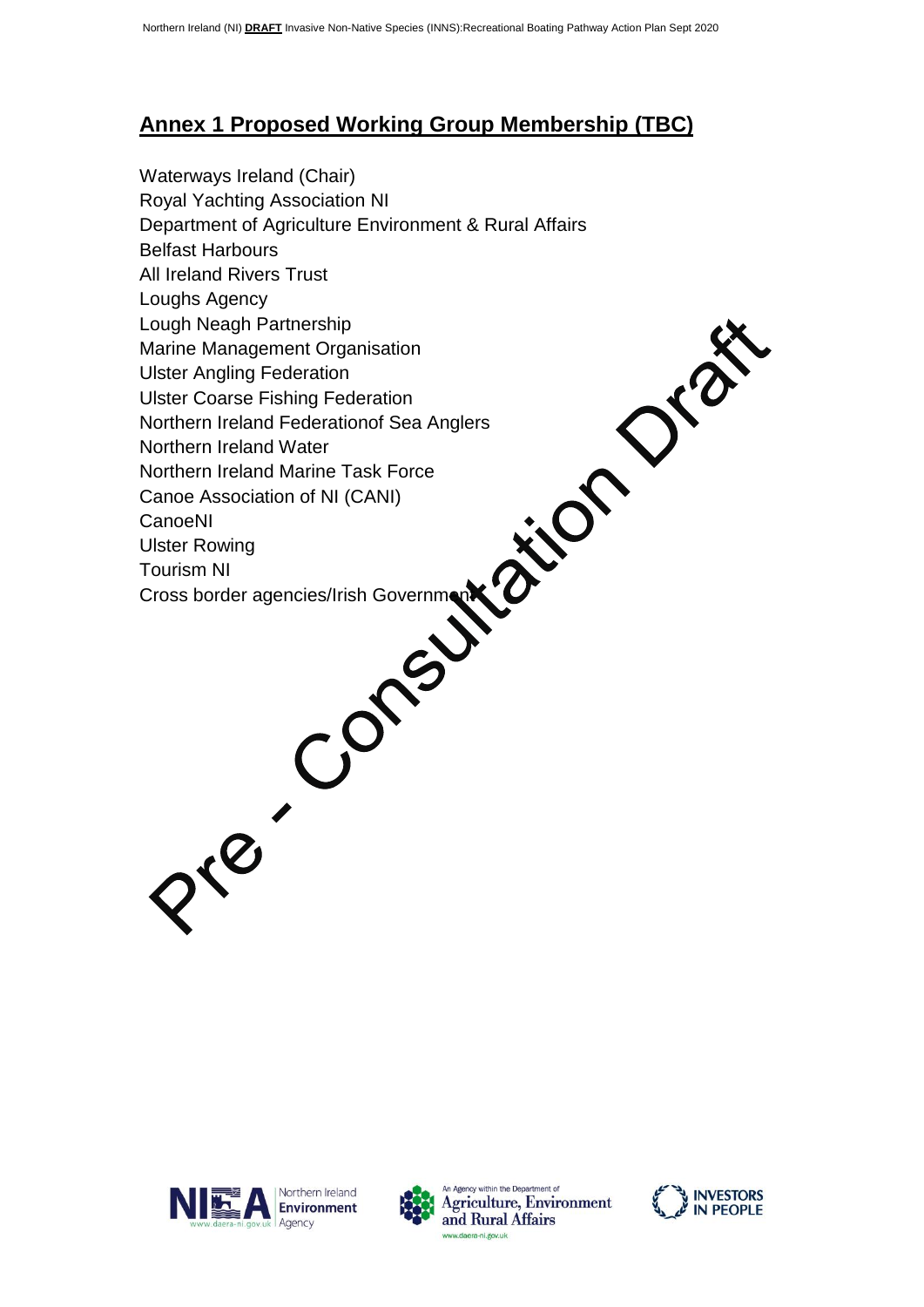# **Annex 2: NI Code of Conduct on Recreational Boating and Invasive Non-Native Species**

Ideas and texts for this code were drawn from the Council of Europe European Code of Conduct on Recreational Boating and Invasive Alien Species and tailored to fit the requirements of Northern Ireland. It is primarily aimed at clubs and boating organisations as well as the managers and landowners of sites where recreational boating occurs.

# **Background**

Invasive non-native species (INNS) are plants, animals and a introduced by people and which have a negative impact. They are one of our most important environmental threats and can cause substantial economic damage and impacts on human health. The estimated annual cost of invasive species to the economies of Ireland and Northern Ireland is £161,027,307  $(E202,894,406)$  and £46,526,218 (€58,623,034) respectively. The current estimate of the annual combined UK and Ireland cost is £2 billion ( $€2.5$ ) billion). (Kelly, J., Tosh, D., Dale, K., and Jackson, A., 2013. The economic cost of invasive and non-native species in Ireland and Northern Ireland. A report prepared for the Northern Ireland Environment Agency and National Parks and Wildlife Service as part of Invasive Species Ireland). They can cause problems for recreational boat users damaging equipment, fouling submerged structures, blocking water intakes, increasing maintenance costs, affecting navigation and reducing access to waterbodies.

Adopting preventative measures to avoid unintentional introduction and spread of INNS is widely accepted as the most effective approach to tackle their threat. The EU Invasive Alien Species Regulation and Invasive Alien Species Strategy (Northern Ireland) both aim to target pathways of INNS uctions, prioritizing them and putting measures in place to minimize their roduction and establishment.

Recreational boating broadly defined as the use of boats designed or adapted for sport or leisure, is a potential pathway for both the introduction and spread of aquatic INNS in NI. Recreational boating is the leisurely activity of travelling by boat, or the recreational use of a boat. Approximately 3.9 million UK adults participated in a boating activity in 2018, constituting 7.3 percent of the population, meaning there is a significant risk that INNS could be introduced to or spread within NI or Ireland on boats, trailers or boating equipment. It is anticipated that through education, awareness raising and behaviour change





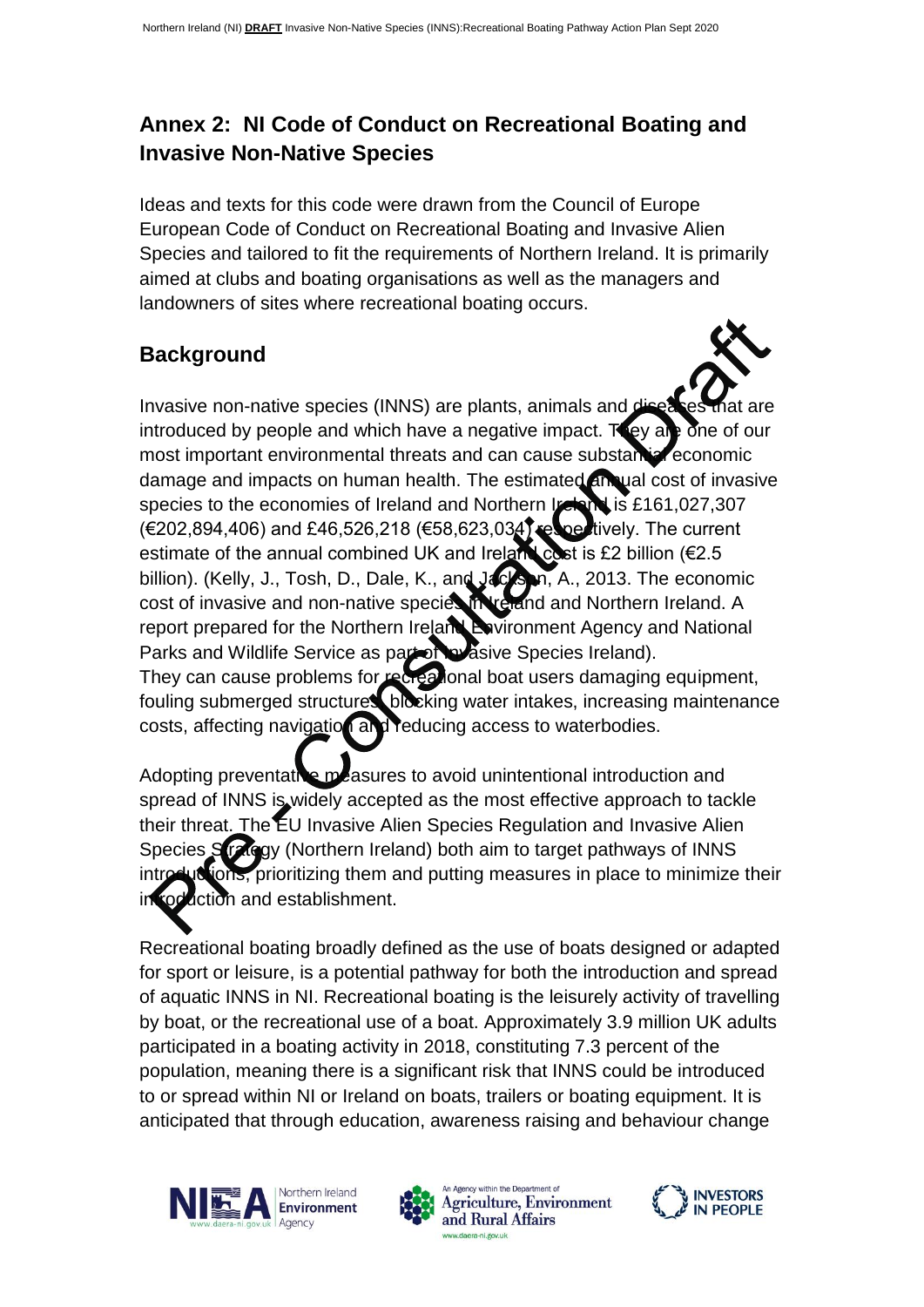we will reduce the risk of introduction of INNS by recreational boating and ensure that boating forms part of the solution, acting as the 'eyes and ears', spotting and reporting the spread of INNS as well as participating in their control and eradication (volunteers and Citizen Science).

This code of conduct aims to encourage effective practices to prevent future movement of INNS by recreational boating activity. Boating organisations and institutions hosting boating activity on their waters also have an important role to educate boaters on the impacts of INNS and the importance of biosecurity. The recommendations outlined here aim to increase the engagement boating organisations in their role in raising awareness of INNS.

#### **Measures**

This code consists of different measures for (1) clubs and boating organisations, and (2) managers and landowners of sites where recreational boating occurs, which are set out below. In each  $c$  set the code is separated into suggested minimum measures and more advanced recommendations to follow where possible.

# **(1) Clubs and boating organisations**

# **Suggested minimum:**

- Assess the risks associated with activities undertaken by the club / organisation, including equipment used and sites visited.
- Inform staff and members of the risks posed by INNS and the need for good biosecurity.
- Provide biosecurity training opportunities for staff, members and others.
- Provide adequate biosecurity equipment, including cleaning facilities and rooms.

Support awareness raising activities to inform all boaters about INNS and encourage good biosecurity (e.g. Check Clean Dry campaign, Invasive Species Week), including providing signage and guidance.

 Be aware of and comply with relevant policies, laws and byelaws, e.g. those that relate to boating and / or biosecurity.





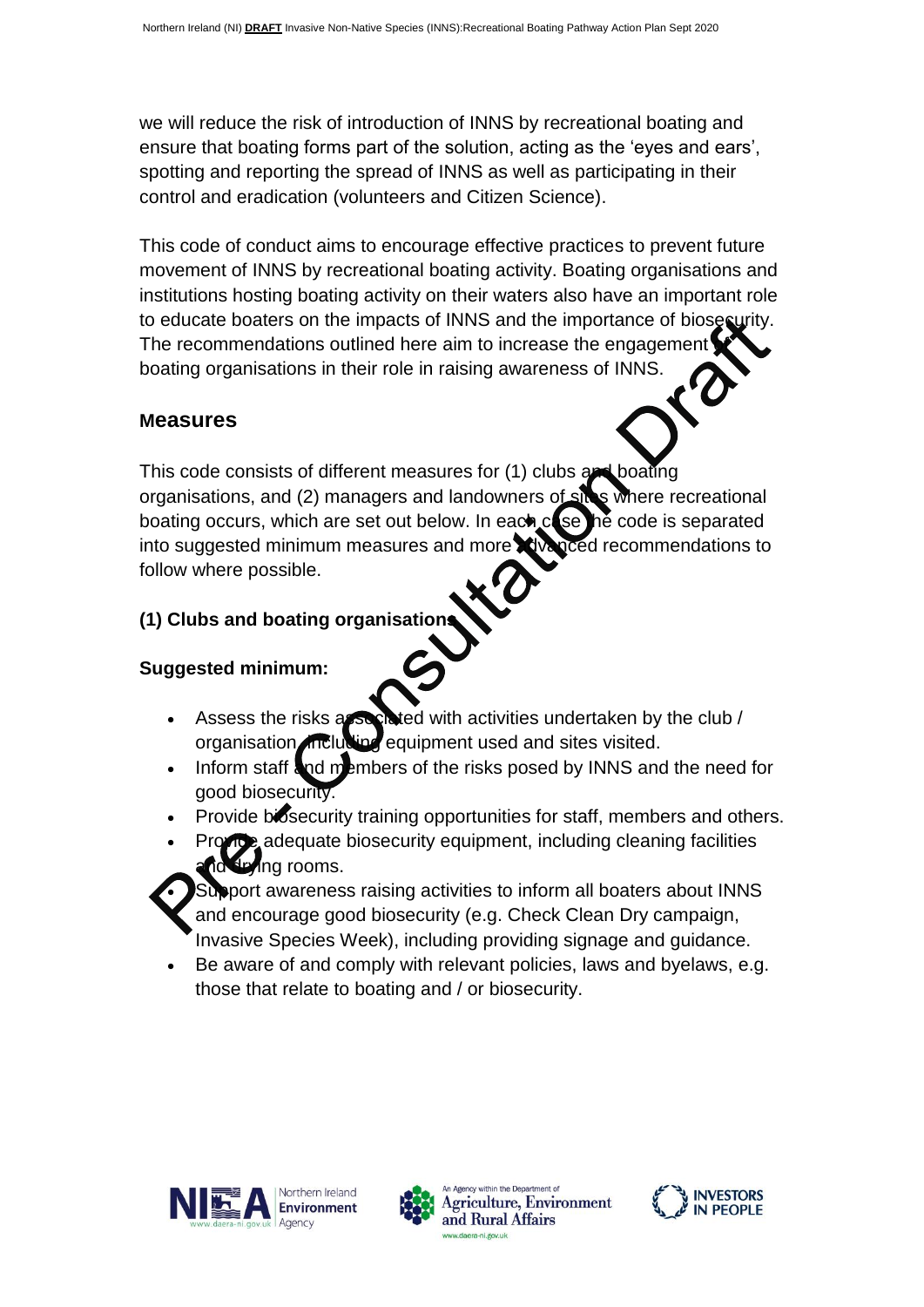# **Where possible:**

- Appoint a biosecurity manager / champion within the organisation who will have responsibility for ensuring biosecurity measures are implemented.
- Recruit volunteers or staff members to supervise biosecurity procedures at meetings, events etc.

# **(2) Managers and landowners of sites where recreational boating occurs**

# **Suggested minimum:**

- Assess the risks associated with activities undertaken or including pathways of introduction into and away from the site, points of access and equipment used.
- Develop a biosecurity plan to minimise risk, including limiting access points, providing biosecurity facilities, raising awareness and implementing relevant regulation.
- Inform staff and site users of the risks posed by INNS, the need for good biosecurity and know what  $\frac{1}{2}$  who to report to if an INNS is found at the site.
- Provide biosecurity training opportunities for staff, members and others.
- Provide adequate biosecurity equipment, including cleaning facilities and drying rooms.
- Support awareness raising activities to inform all boaters about INNS and encourage good biosecurity (e.g. Check Clean Dry campaign, Invasive Species Week), including providing signage and guidance.

# **Where possible:**

 $\cos$  and egress to the water, preferably to a single spot. This articularly important where a new INNS has been identified and it is recommended that boaters should log in and out of site confirming they have checked and cleaned their clothing and equipment to allow containment.

- Provide boats and equipment at the site and use these in preference to personal equipment brought in from off site.
- Provide biosecurity stations / cleaning facilities. These should not be connected to the drainage system and should be inspected regularly.





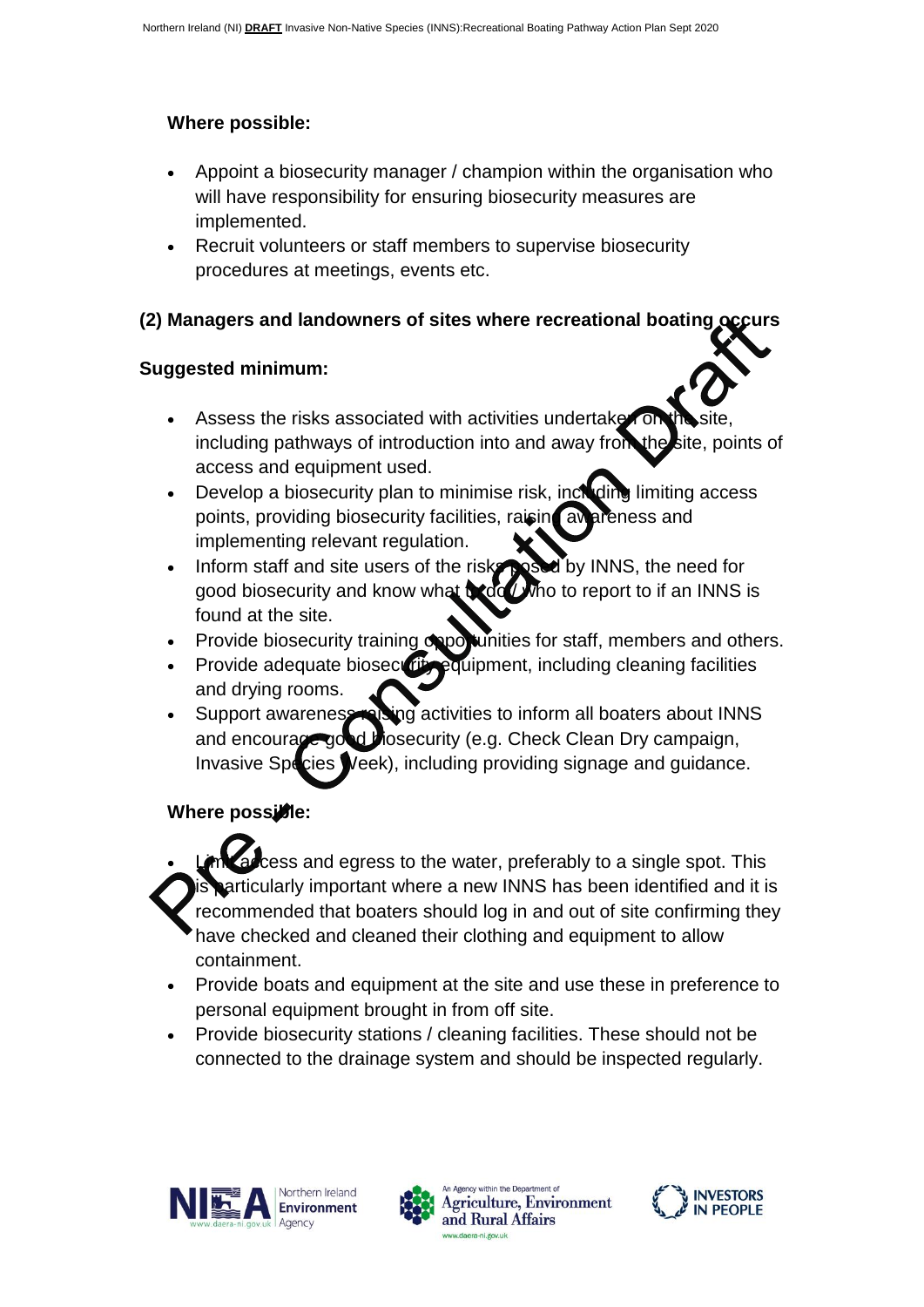- Appoint a biosecurity manager / champion within the organisation who will have responsibility for ensuring biosecurity measures are implemented.
- Recruit volunteers or staff members to supervise biosecurity procedures on the site.

Pre Consultation Orac

Northern Ireland NIMA Environment Agency





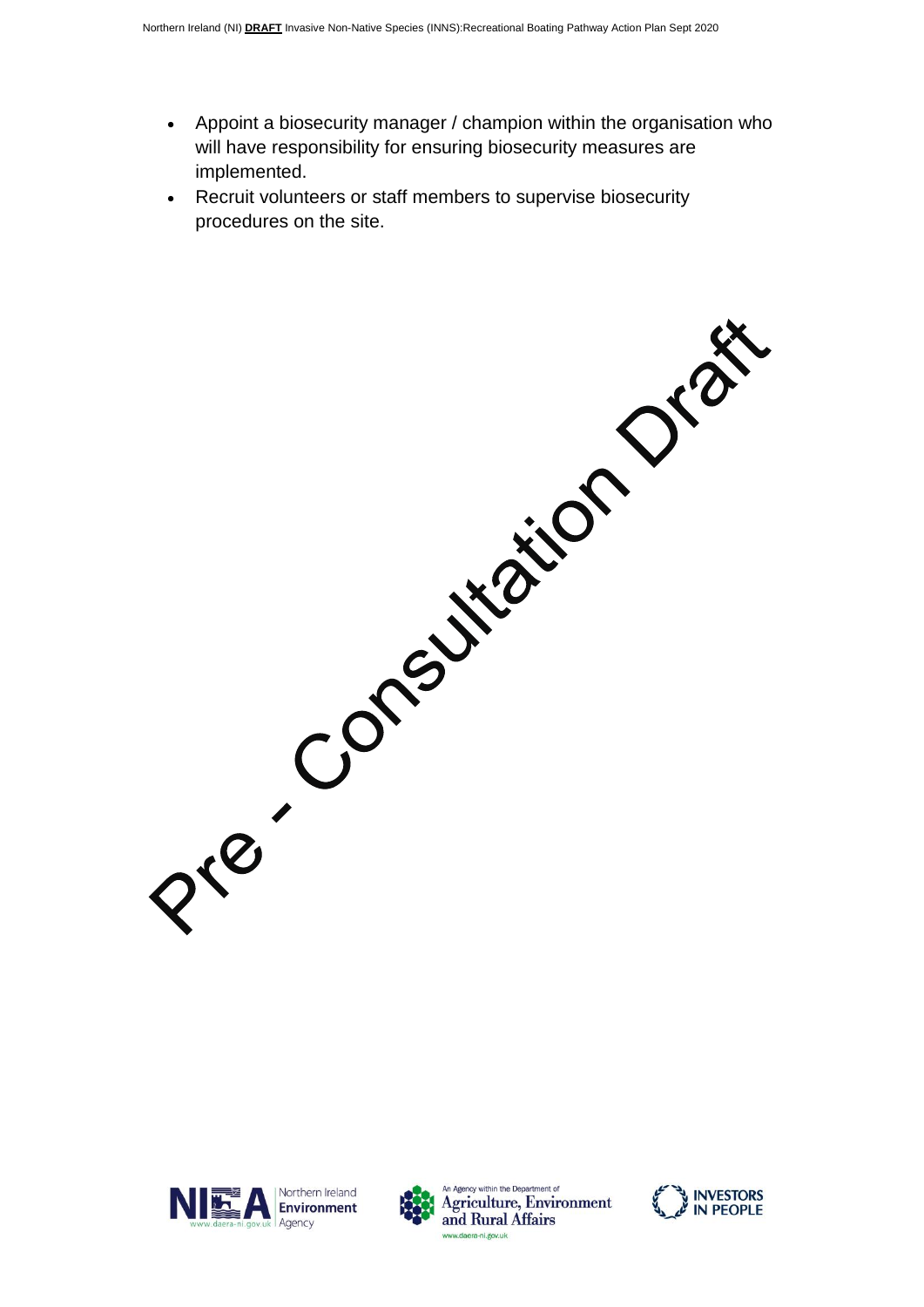# **Annex 3. Biosecurity guidance for boat users**

#### **1. Background**

This guidance refers to recreational boating, which is broadly defined as the use of boats designed or adapted for sport or leisure, whether by sail, oar, paddle and/or power. This includes, but is not limited to, dinghies, yachts, canal boats, personal water craft (commonly known as "jet skis") and craft used for paddling and rowing activities. The trailers and associated equipment for these types of boats is included. It does not cover commercial vess their ballast. Reference to 'boats' or 'boating' herein is therefore interrefer to a wide range of craft, in line with this definition.

Good biosecurity practice should be followed by all those in recreational boating to avoid the introduction and spread of invasive nonnative species (INNS). However, some activities are more likely to introduce or spread INNS than others. In cases of heightened risk, more comprehensive biosecurity measures are required. Different biosecurity measures may also be required depending on the vessels and **activities** involved. The aim of this document is to provide a single text that stings together broad biosecurity advice for different activities, vessels and levels of risk associated with recreational boating.

This quidance is aimed at these that advise boat users, but can also be followed by boat users themselves. It can be modified / elaborated if necessary to suit a particular need or activity as long as this is in support of the basic principles of biosecurity.

\_\_\_\_\_\_\_\_\_\_\_\_\_\_\_\_\_\_\_\_\_\_\_\_\_\_\_\_\_\_\_\_\_\_\_\_\_\_\_\_\_\_\_\_\_\_\_\_\_\_\_\_\_\_\_\_\_\_\_\_\_\_

This guidance was compiled by the GB Recreational Boating PAP Working Group – NIEA have adapted some of the content to be specific to Northern Ireland.  $\_\_\_\_\_\_\_\_\_$ 

# **2. Principles of biosecurity, relevant to all recreational boat users**

Recreational boats moved between water bodies, or sailed to new stretches of water, should be free of viable material (e.g. seeds, plant / algal fragments, eggs, larvae, animals) that might introduce a non-native species. In practice, these can be very small (sometimes not visible to the naked eye), so boat users and commercial providers should make sure no visible organic matter or





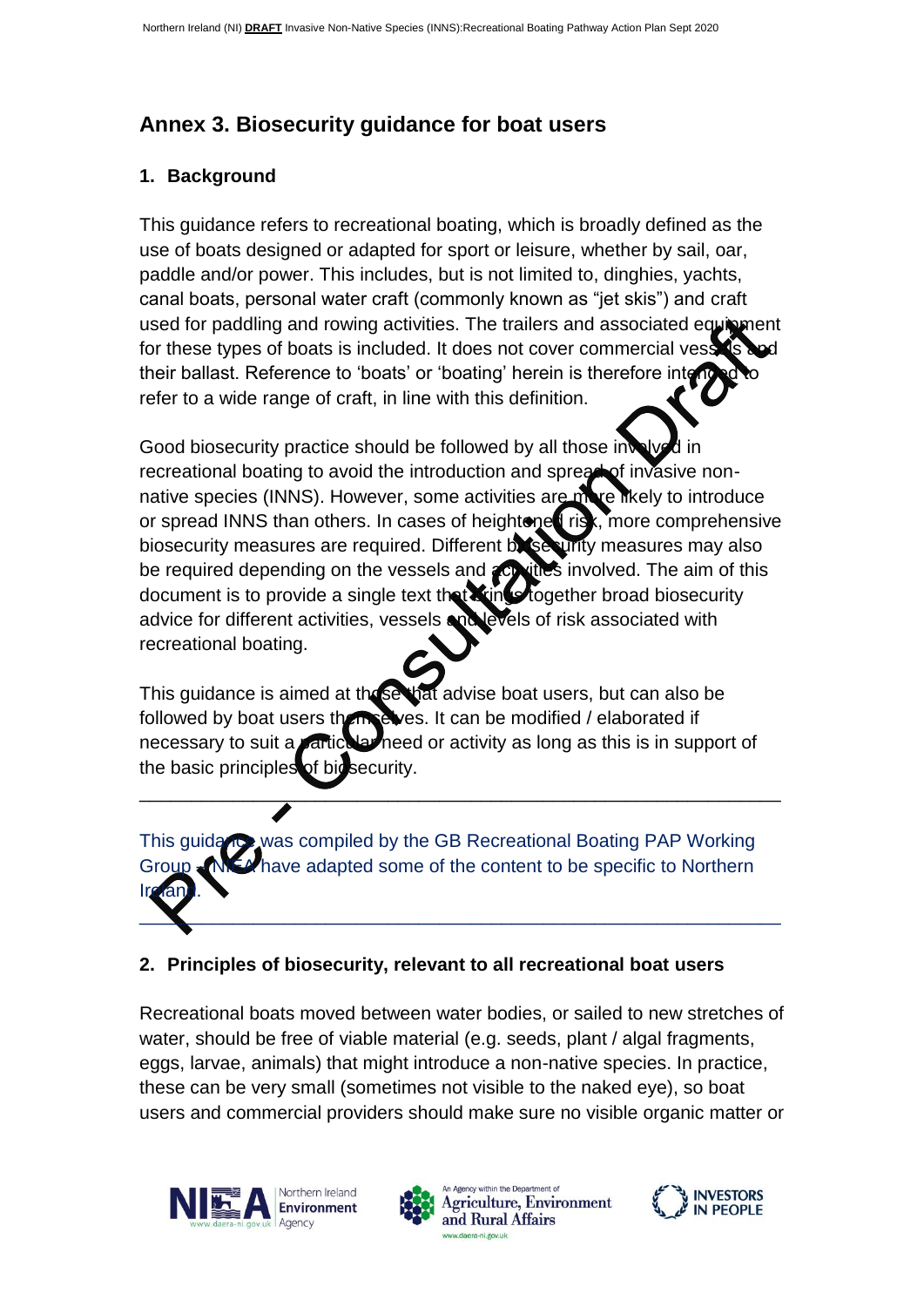water is moved with the boat and that the boat is checked, cleaned and dried (where practical) between movements. While biosecurity is important for all movements of recreational boats it is particularly important when bringing a boat into Northern Ireland from abroad or moving a boat between unconnected water bodies and coastal regions.

Pre-Consultation Orac







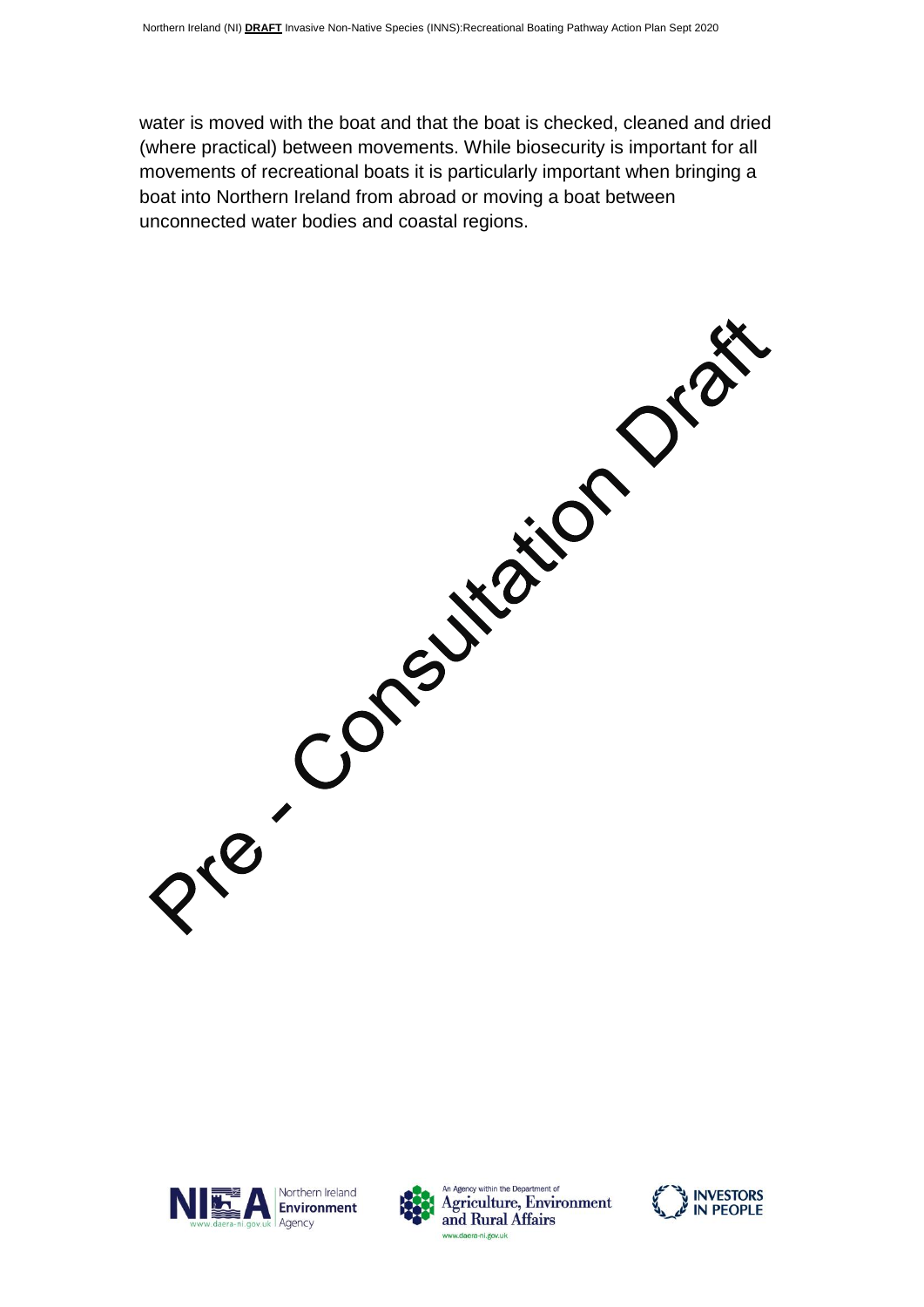#### **3. Decision tree to help identify biosecurity actions**

This diagram provides a quick reference guide to what biosecurity action must be taken in different scenarios, recognising some activities may be associated with higher biosecurity risk and the ability to implement biosecurity actions may differ between activities. This diagram identifies actions that must be taken, guidance for which is provided in following pages



Decision tree to identify biosecurity actions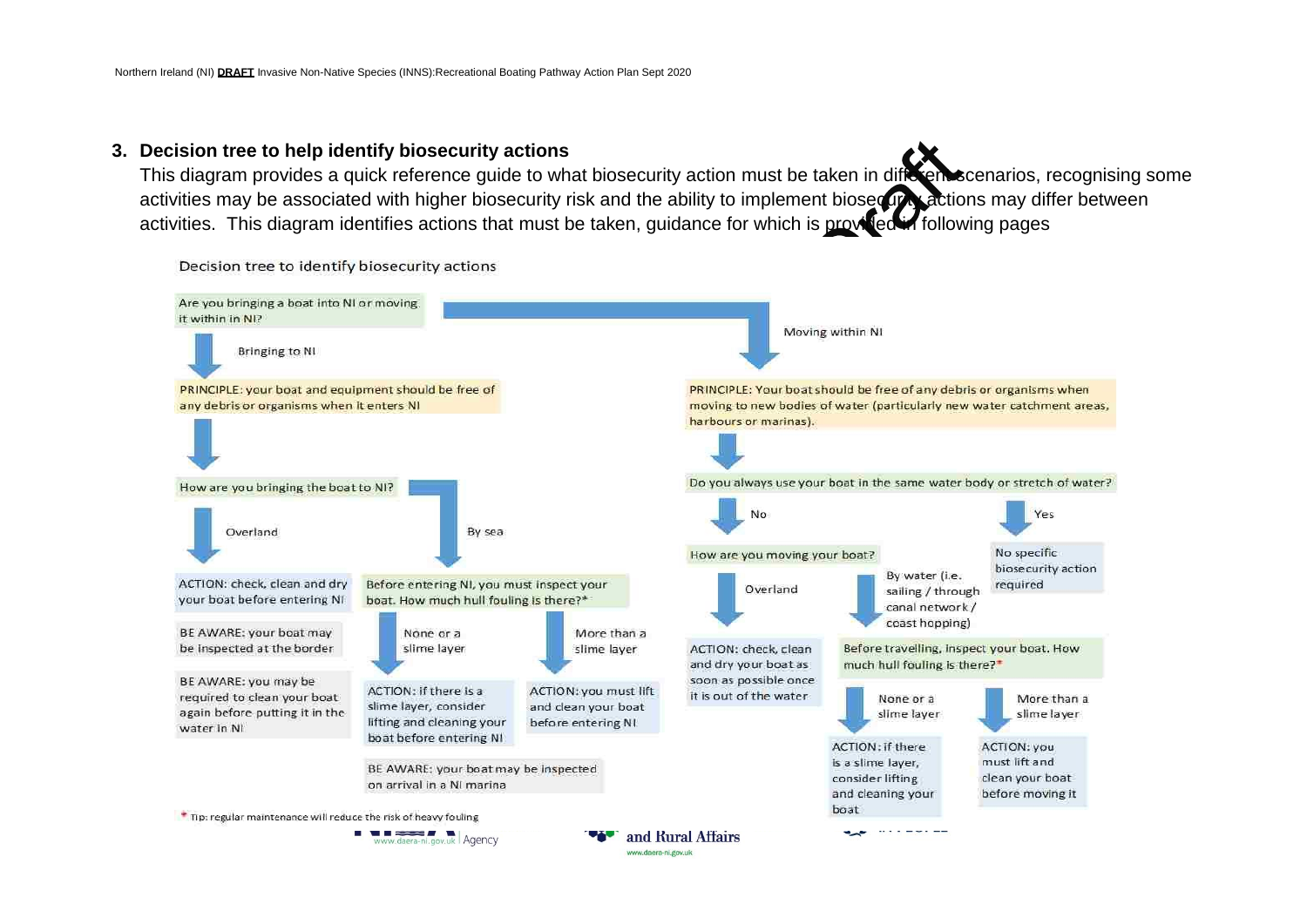# **4. Basic check, clean, dry for all recreational boaters**

When moving between water bodies or to new stretches of water recreational boat users should check, clean and dry:

- **Check**
	- $\checkmark$  Check boats, equipment and clothing after leaving the water for mud, aquatic animals or plant material. Remove anything you find and leave it at the site. Reapply anti fouling annually
- **Clean**
	- $\checkmark$  Clean everything thoroughly as soon as you can ropes, bilges, trailers, and areas that are damp and hald to access. Use hot water if you can
- **Dry**
	- Drain water from every part of your **boat and trailer before leaving the** site. Dry everything for as long as possible before using elsewhere as some invasive plants and animals car survive for two weeks in damp conditions

Find useful [CCD resources](http://invasivespeciesireland.com/what-can-i-do/check-clean-dry/) including posters, signage and instructional videos on the Invasive Species Ireland we

# **All recreational boat owners should also:**

- Be aware of the increased risk of bringing boats and equipment into NI from abroad.
- Be aware of the increased risk when placing a boat into a water body with particularly sensitive ecology, such as a NNR, AONB, ASSI, MPZ, or SAC.
- Apply biosecurity to all equipment that comes in contact with the water, cluding trailers, anchors, clothing and other equipment (e.g. angling gear).
- Avoid sailing or paddling through patches of weed (which could contain invasive species).
- If engines are used, raise propellers out of the water to minimise the risk of invasive alien species entering the engine and ensure all water is drained / filters are cleaned after use.
- Be familiar with local by-laws pertaining to biosecurity.







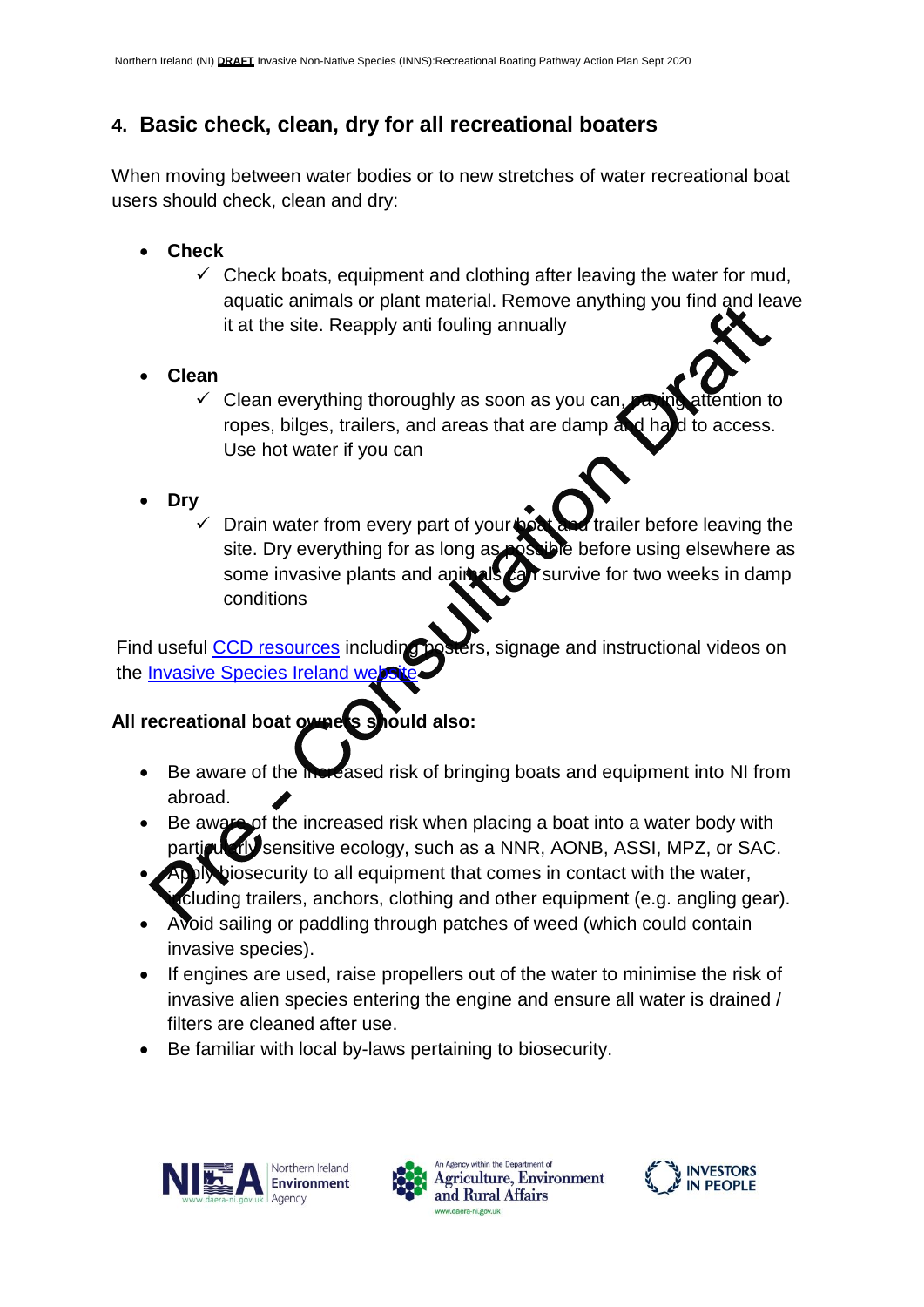# **5. Additional detailed guidance for those advising boat users**

It can be difficult and expensive to lift marine vessels out of the water and check, clean and dry them. You can limit this cost by maintaining your boat in good condition and following this guidance:

Before use:

- An appropriate anti-fouling coating system and good maintenance can help prevent biofouling accumulation (see section 9 for details).
- Boats should be used regularly to reduce the risk of biofouling of the hull and engine. If you haven't used your boat in a while, lift and clean it be move to a new stretch of water. If you know you won't be using you boat for a while, consider having it hauled out and dry-stored.
- If your vessel is lightly fouled (i.e. a slime layer or less) you can help prevent the build-up of fouling by cleaning it in-water. However, if there is more than a slime layer you should lift your boat out of the water and clean it on shore - it is illegal to clean your boat in-water if it has move than a slime layer.

# **On the water:**

- If the boat is not in use and stationary for a period of time, if possible, raise propellers (outboard motors) out of the water to minimise the risk of INNS entering the engine.
- If an anchor has been used, wash off both the anchor and chain before stowing.
- Any structures or equipment such as pontoons, piles and buoys which have been submerged in water for a time also pose a higher risk of spreading INNS and so care should be taken when working with them to avoid the spread of INNS. This would include taking them out of the water for cleaning before being moved to a new site.

# **After use:**

- he boat is on shore, remove all visible plant and animal material and It in the bin.
- Use clean water to wash down all parts of the boat that have been in contact with the water (including outboard, trailer and trolley/vehicle tyres). Pay attention to any crevices. Flush outboard engines with clean water before leaving the site using appropriate equipment, flush muffs in accordance with manufacturer's recommendations.
- Drain all water from the boat, including bilges. Allow the water to drain completely from engines by placing them in a vertical down position.







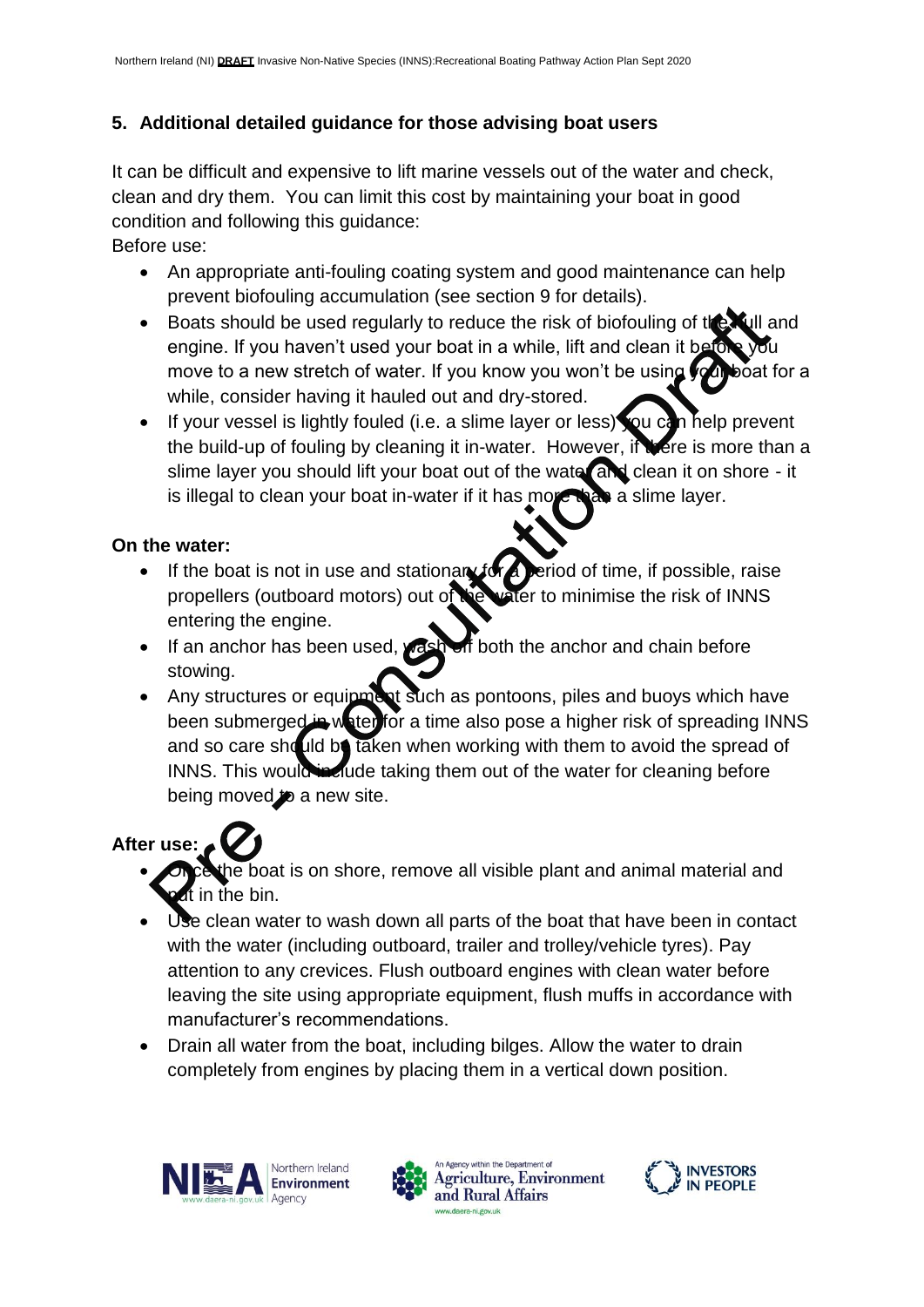- Wash and dry all equipment, clothing and footwear. Drying for as long as possible is important because some INNS can survive for over two weeks in damp conditions.
- If clean water washing facilities are not available on site, ensure that the boat is washed down, drained and dried prior to arrival at another waterbody.
- Ensure that any wash water run-off or water emptied from boats after use does not drain into another waterbody.

#### **Boat storage on land:**

- Store boats and outboard engines in a location where any rundrain into a waterbody (e.g. drains, gullies or rivers).
- Return any engines to their vertical down position to drain.
- Use the general waste bin to dispose of any plant or animal material found in prop bags or other equipment.

#### **6. Paddle sports and rowers**

The basic biosecurity advice above, as well as some of the additional detailed guidance, is relevant to those partaking in paddle sports.

In addition, when cleaning boats paddlers and rowers should pay particular attention to the bow and stern of the boat, under the seats and rims and behind buoyancy bags and foot

A towel or sponge can be used to dry kit, but will need to be washed after use (unless you can dry them out properly between uses). You might need to think of innovative ways of reaching inside the end of your boat but it's important to do so.

When cleaning equipment, pay particular attention to folds of cagoules, dry ancy aids, spray-decks, throw-lines, and the clothes you wear your cagoules.

courage all fellow paddlers to follow good biosecurity practice.

# **7. Narrow boats and other boats that use canals**

Many types of vessels use canals, all of which should endeavour to apply as many of the basic and detailed biosecurity measures as possible.







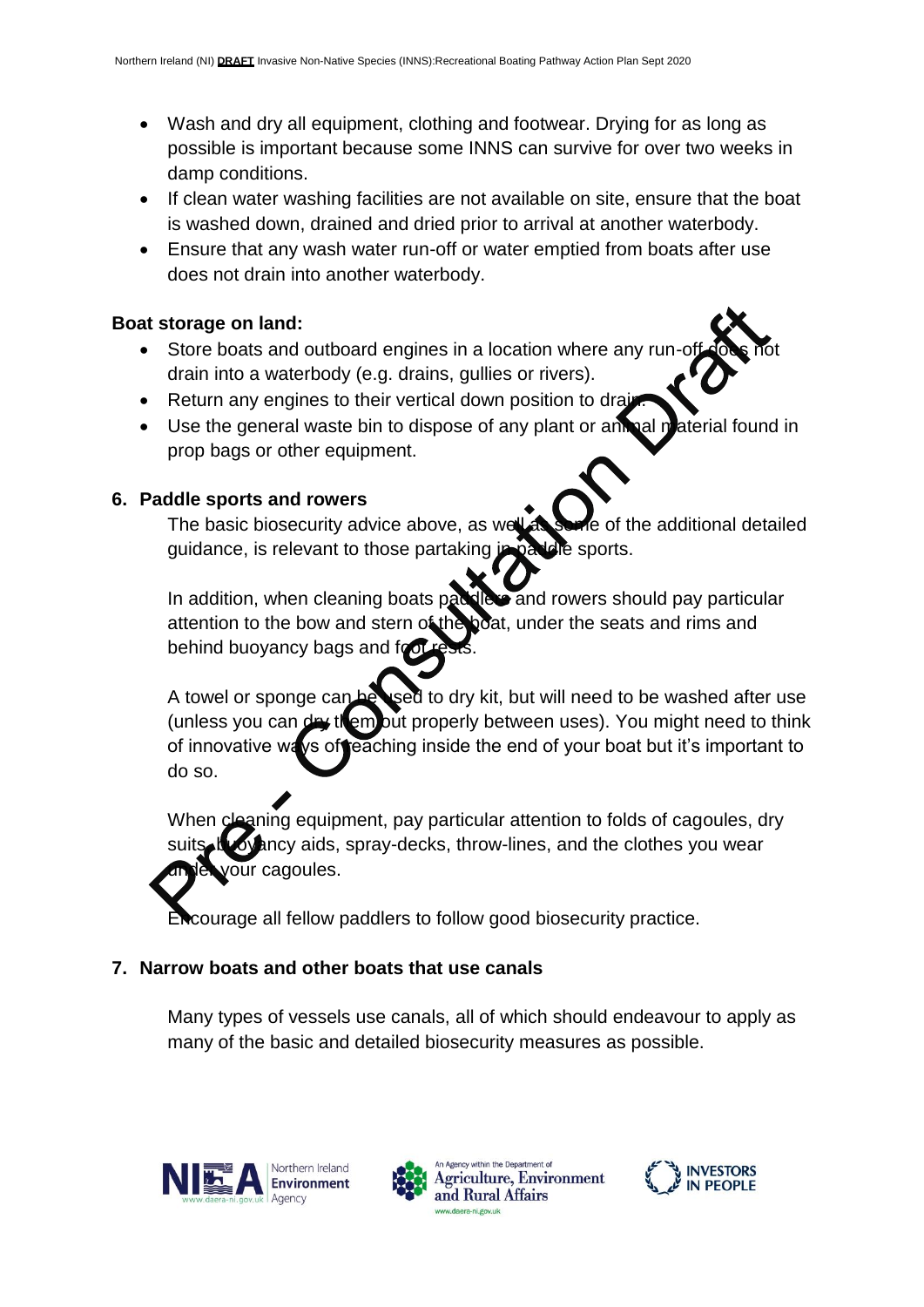In addition, for boats being removed from water:

• Apply the basic check, clean, dry measures above, paying particularly attention to fenders, props and the lip around boat. Make sure the boat is free of any organic material before being placed back in the water.

Boats staying in the inland waterway network for long periods:

Avoid taking your boat through patches of weed, which could spi further through the canal network.

If your boat has more than a slime layer of biofoul ideally it should be lifted out of the water and cleaned before being moved elsewher

Apply regular short bursts of reverse thrust when underway to throw off and unwrap any weed caught around prop.

Periodically carry out a visual inspection to see **if any** weed can be observed caught up on fenders or transoms for example

If your vessel has an inboard engine check any weed filters or strainers and clear them regularly.

If the vessel is a narrowboat, lift and  $\mathbb{C}$  eq. for weed via the weed hatch where fitted and when safe to do so.

# **8. Hot Water Treatment**

Where possible the use of hot water can provide a simple, rapid and effective method to clean equipment

Submerging equipment for about 15 minutes at around 45°C can effectively kill a number of significant aquatic INNS.

This technique is useful for participants who may be cleaning equipment such as wetsuits when they return home, however it is not practical for cleaning large Int such as boats.

water is available on site, hot pressure washers can also be effective for cleaning boat hulls.

Use of chemicals is not recommended as not all species are susceptible to each product.

# **9. Antifouling**

An appropriate antifouling coating system and good maintenance are the best way of preventing biofouling accumulation for boats kept on the water. Lifting out, cleaning and antifouling annually keeps boat hulls clean, and has







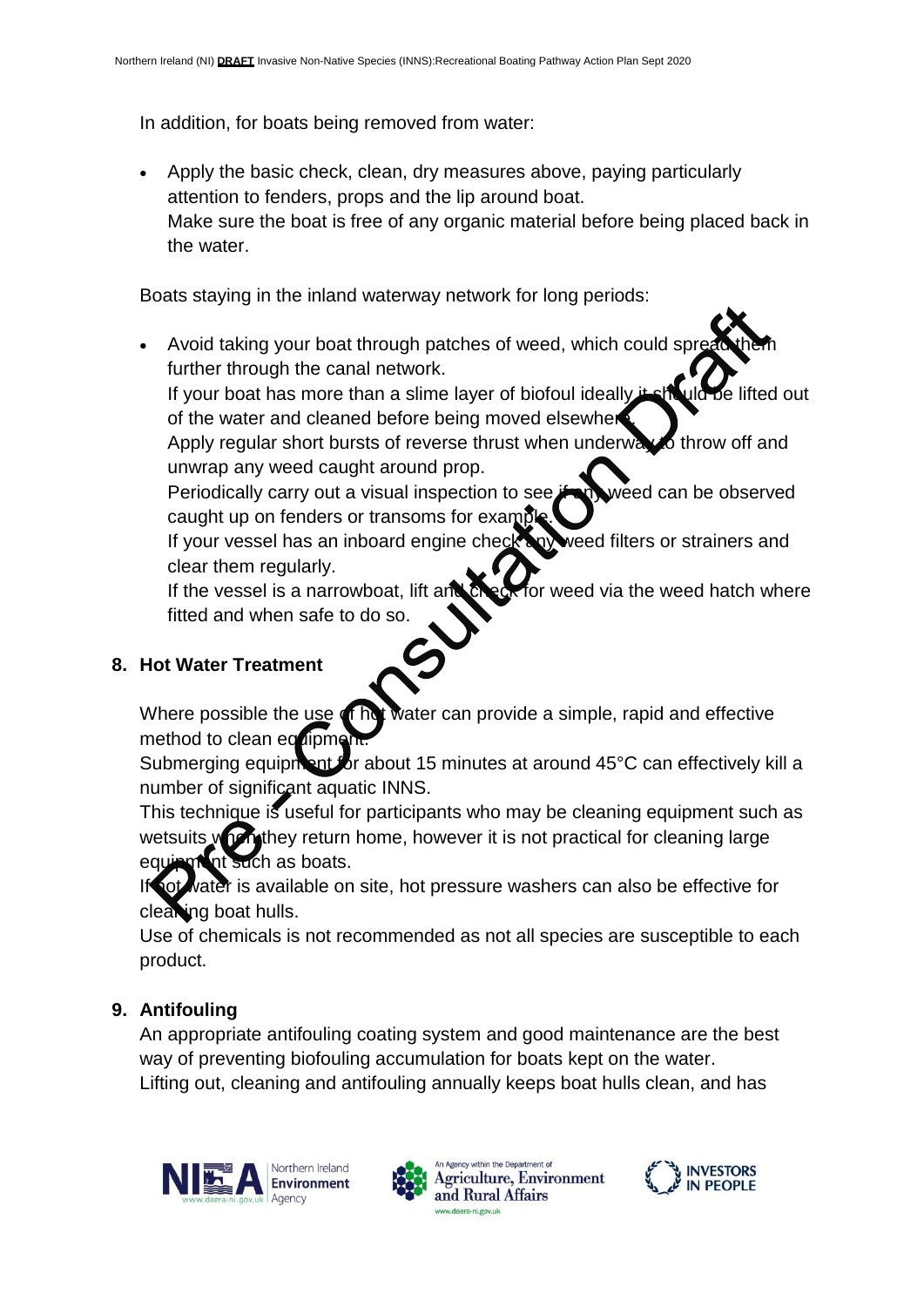environmental benefits including both preventing the spread of INNS and also improving fuel efficiency.

Different antifouling coating systems suit different operating profiles. An appropriate antifouling coating should be chosen by seeking expert advice and considering the time period between coatings, the use, location and type of the vessel and any legal requirements in the country of use.

It is important to note that antifoul may not be effective against all species in all areas, for example, some types of antifoul are thought to be ineffective at ainst biofouling by zebra mussels.

Therefore, appropriate antifouling should be combined with good maintenance, cleaning and the Check, Clean, Dry approach where possible. The more a boat is used the less likely species will accumulate and the more effective any antifouling will be. By using the boat regularly over summer/growing season, the level of fouling can be reduced.

Antifouling is, by its nature, toxic to aquatic life. Since the banning of Tributyltin (TBT), most antifouls are now copper or zinc based. Available biocides are regulated by European and national regulations; however, during evaluation of these products, their toxicity should be balanced with their efficacy against biofouling, particularly by aquatic invasive non-native species.

Some of the compounds found in these antifouls can enter the environment through leaching or during removal of the paint, accumulating in organisms, forming concentrated deposits in the sediments and finding their way into wildlife further up the food chain. Boat owners can play a vital role in preventing concentrated scrapings from entering the water by following this best practice advice:

# When removing antifoul:

- Select a marina, club or boatyard which has a wash-down facility which collects residues and captures run off from wash down, or prevent antifoul scrapings from entering the water by collecting in a tarpaulin.
- Use a dustless vacuum sander or wet abrasion to reduce toxic dust and to protect the user's health.
- If using scrubbing piles, only scrub off the fouling and not the underlying paint – be careful not to let old or new paint enter the water.







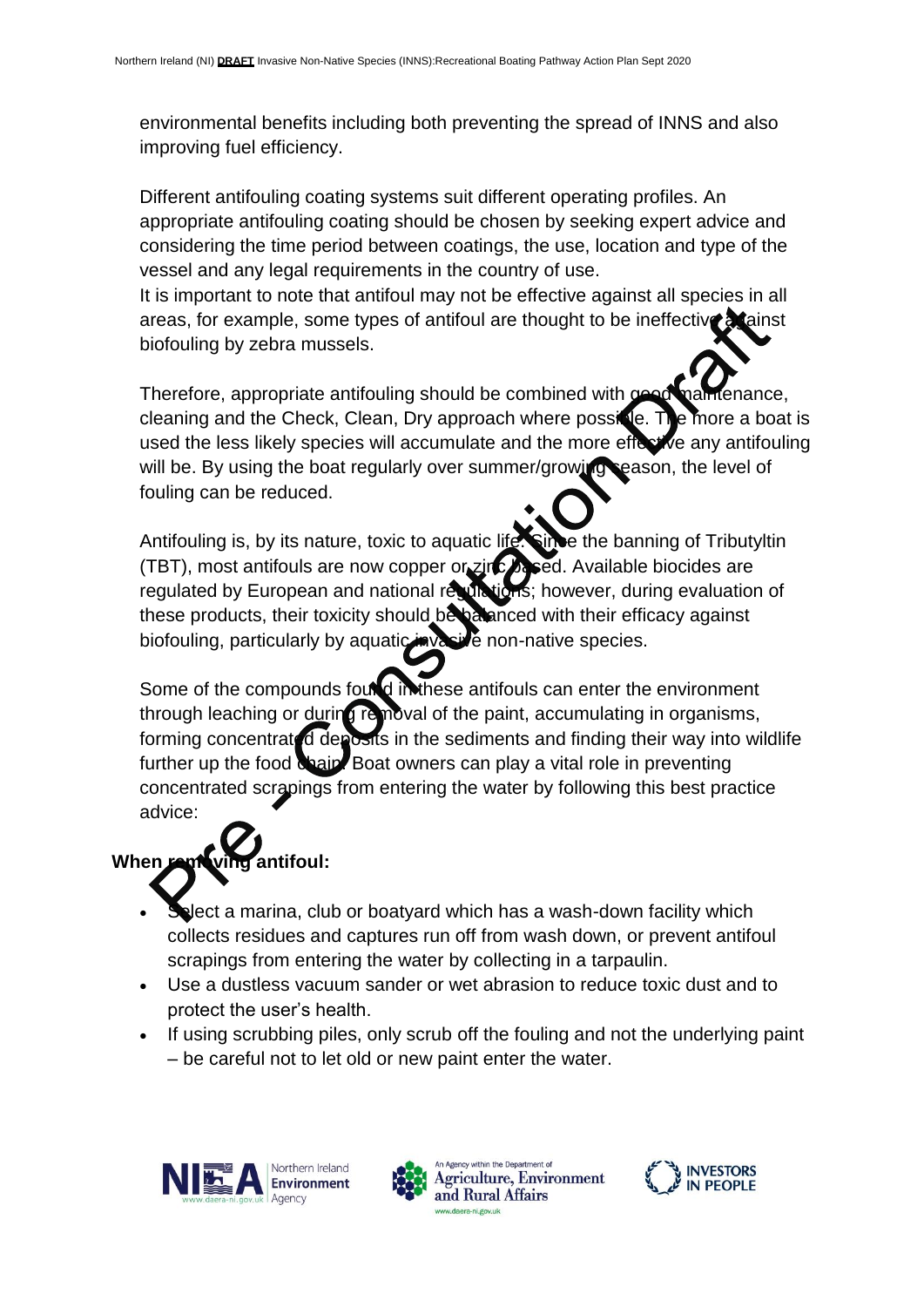# **When applying antifoul:**

- Select the right type of antifouling for the area and boat usage, choosing the lowest levels of biocides and copper suitable for your needs – take advice from the local chandlery. Use water-based paints where possible, or paints low in Volatile Organic Compounds or look into using less damaging bottom paints, such as vinyl, silicone or Teflon, which are suitable for in-water hull cleaning systems.
- Apply the right amount of antifouling required and do not spill it  $$ applying use a sheet to collect drips.
- Dispose of used brushes, rollers and trays and empty cans of hazardous waste.

# **10. In-water cleaning of marine vessels**

It is always preferable to clean boats out of the water where waste can be effectively captured for proper disposal. The Marine Licensing (Exempted Activities) Order (NI) 2011:

In Northern Ireland waters, in – water  $\alpha$  is not an exempted activity under this order and is therefore not currently permitted.

DAERA plan to consult on this issue in the near future.

The amendment is to Article<sup>1</sup>7A (Deposit of a substance arising from the cleaning of vessels)new to the Marine Licensing (Exempted Activities) Order (NI) 2011 is proposed to enable in-water cleaning of light fouling whilst achieving good biosecurity practice which requires that any more significant fouling is not released to the water.

DAERA wishes to emphasise that only the equipment specified in the amending be used, which includes;

- a soft cloth,
- a sponge,
- the bristles of a soft brush, and
- sandpaper, the grit size of which is at least P2000

Rinsing or cleaning with any type of powered/pressure or additional equipment would need a marine licence. The usage of equipment of that nature without







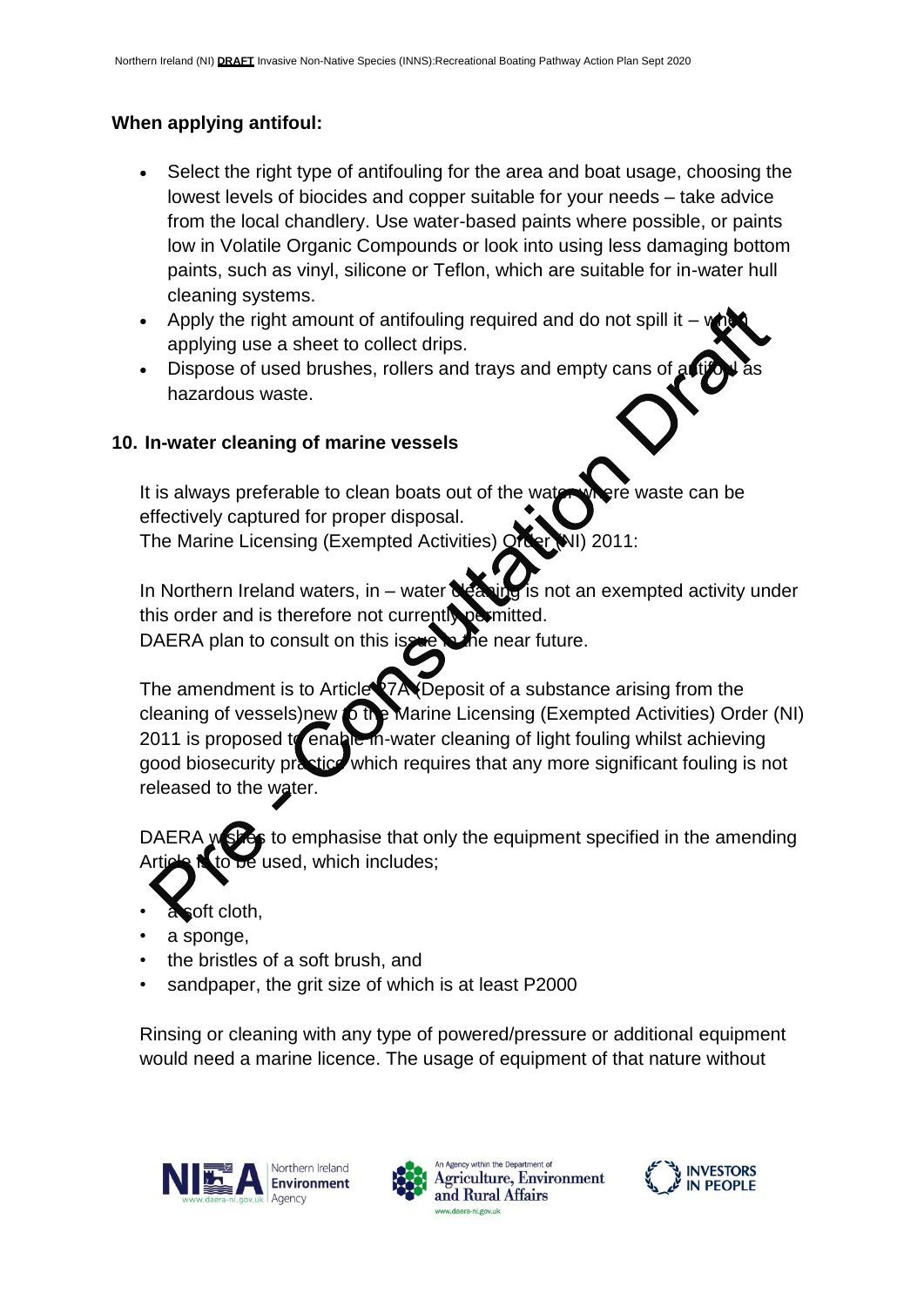obtaining a marine licence could result in enforcement action. This proposed amendment mirrors that in the [English Order.](http://www.legislation.gov.uk/uksi/2019/893/contents/made)

The objective of the new exemption is to balance the risk of in-water cleaning of lightly fouled vessels while reducing the risk of marine invasive non-native species (INNS) being introduced or spread on the hulls of vessels.

An example of this is the invasive non-native carpet sea-squirt (*Didemnum vexillum*), which is a significant threat to reef biodiversity and an aqua nuisance. It spreads as a fouling agent and its distribution in the UK sud boating has played a significant role. This and other invasive non-nat are now established in NI waters with the potential to be spread by vessels and threaten native species.

NI stakeholders have expressed concerns that it is unreasonable to be expected to haul out and clean lightly fouled vessels with the costs associated with this activity being prohibitive.

This has led to some vessel owners continuing the practice of in-water cleaning without obtaining a marine licence despite  $\mathbf{f}$  being an offence which could lead to prosecution.

The risk to the marine environment of undertaking gentle cleaning of lightly fouled hulls in-water is considered low, provided that the anti-foul coating is not damaged.

Whereas the risk associated with heavier fouling can be high. If more significant fouling is allowed to develop, the affected vessel must be removed from the water and scrapings from the hull deposited in landfill to minimise the risk of introducing or spreading invasive non-native species. No notification requirement is proposed.









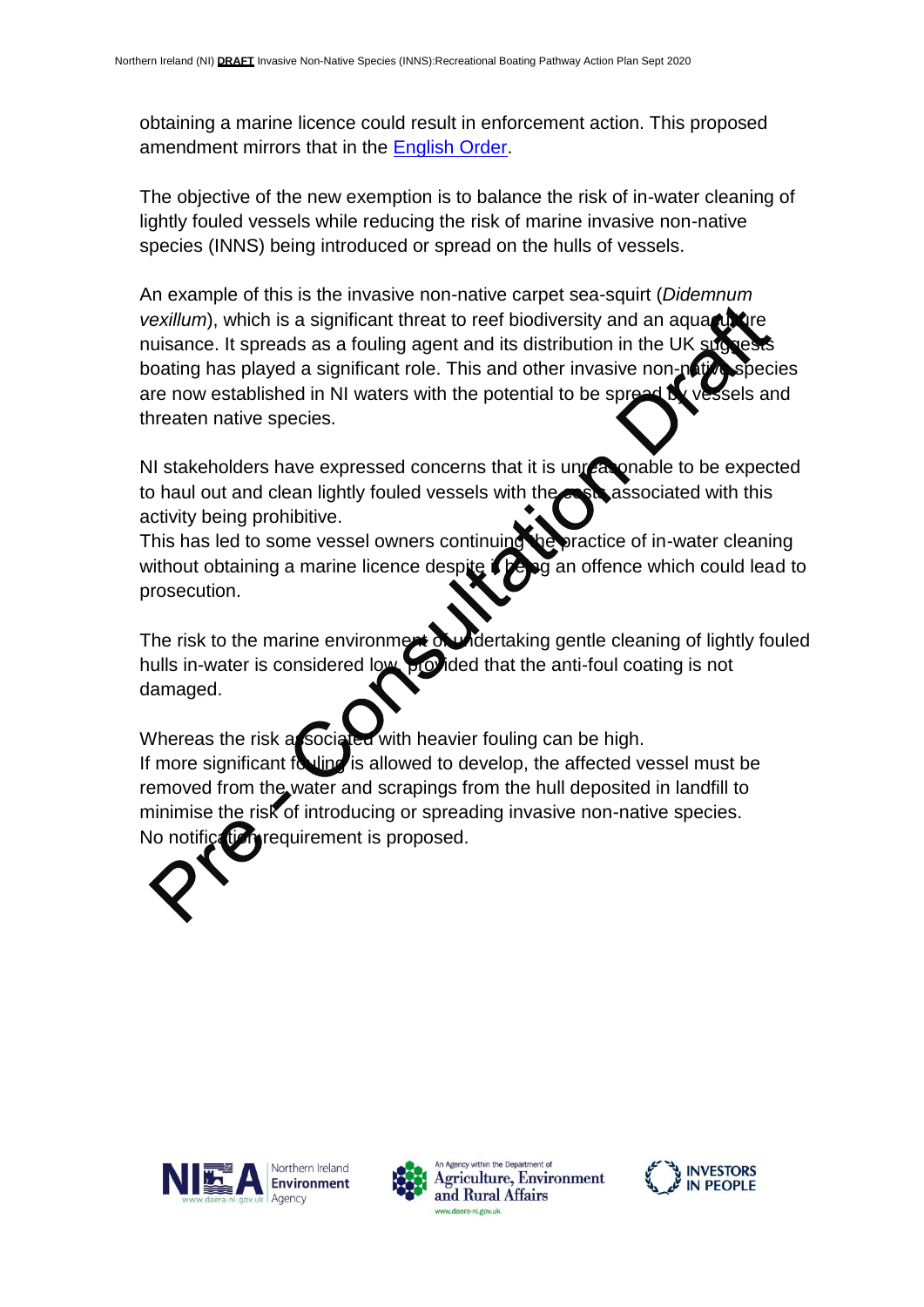# **Annex 4. Biosecurity clause for club constitutions**

# **Biosecurity**

Members of the Club are asked to undertake good biosecurity practice when using their equipment.

This includes:

- Making sure that your equipment, including boats, trailers and clothing,  $\mathbb{R}$  clean and free of any mud, plant material or pooled water prior to arriving or
- After every use, cleaning your boats, trailers, clothing and other equipment in accordance with Check, Clean, Dry guidance. Particular care should be given to areas where water may pool or be trapped, including within the hollow elements of trailers and outboard engines (if used).
- Any visitors to the Club are asked to follow the same Check, Clean, Dry guidance.







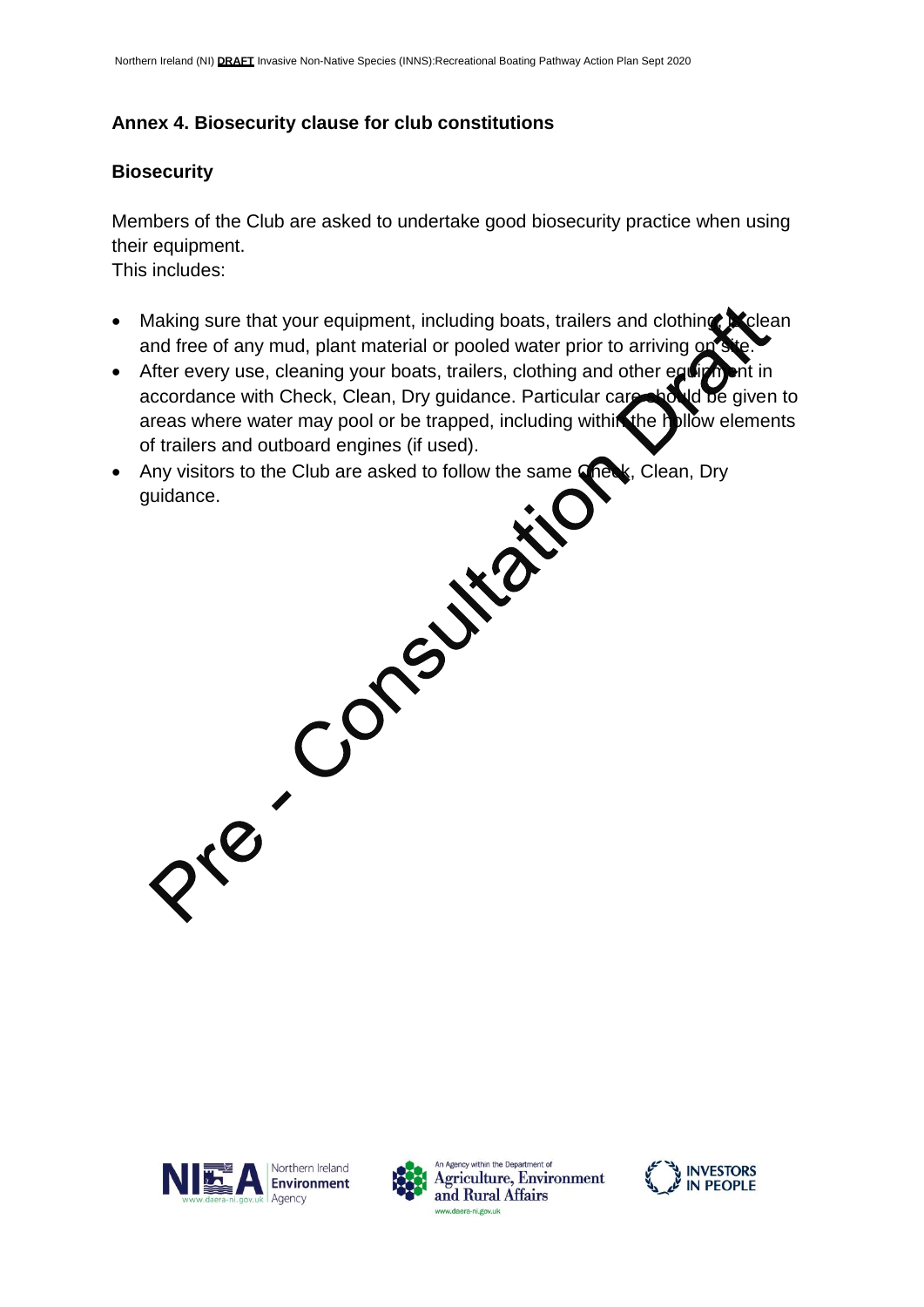# **Annex 5. Example of biosecurity included in by-law / agreement with boaters**

#### **Excerpt from:**

Anglian Water Services Limited Water Industry Act 1991 -

Water Parks Byelaws 2014

Boats and Boating

- **17**. Use and Sailing of Boats etc.
- **17.1** No person shall, without the consent of Anglian Water launch, use or sail any boat on any water in a water park.
- **17. 2** No person shall use or sail any boat on any water in a water park without complying with current biosecurity requirements agreed between Anglian Water and Defra having regard to any guidelines published by the GB Nonnative Species Secretariat and by notice exhibited in a conspicuous position or published by any other means.
- **17.3** No person shall use of sail on any water in a water park any boat otherwise than in accordance with such terms and conditions as may be specified in any such consent.

View the [original source \(external link\).](https://anglianwaterparks.co.uk/sites/default/files/pdf/Confirmed-Waterparks-Byelaws-23-March-2015.pdf)









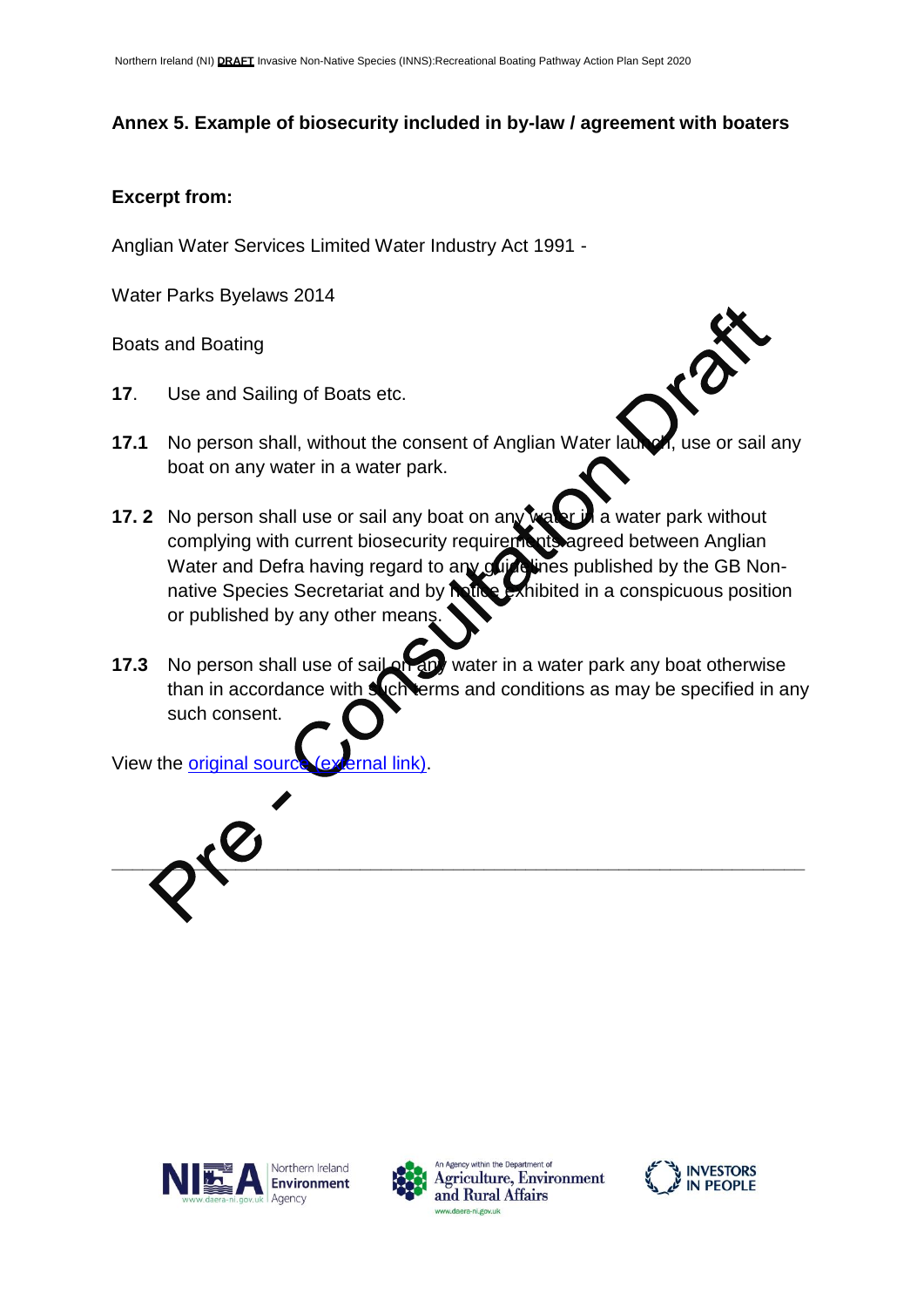# **Annex 6. Biosecurity clause for inclusion in berthing agreement terms and conditions**

#### **Biosecurity**

For the purposes of this agreement Hull fouling is defined as the accumulation of aquatic organisms (plants and animals) on the surface of the Vessel, beyond that of a slime layer.

You must ensure the Vessel is free of Hull fouling before it is placed into [or mooring] and while it is kept there.

If Hull fouling is present, you must lift and clean the Vessel, proventing any removed material from re-entering the water. You must inform the Company and agree a timescale over which to clear the Vessel.

If the Vessel is not cleaned within this time, the Company esserves the right to lift<br>and clean the Vessel at your expense. and clean the Vessel at your expense.







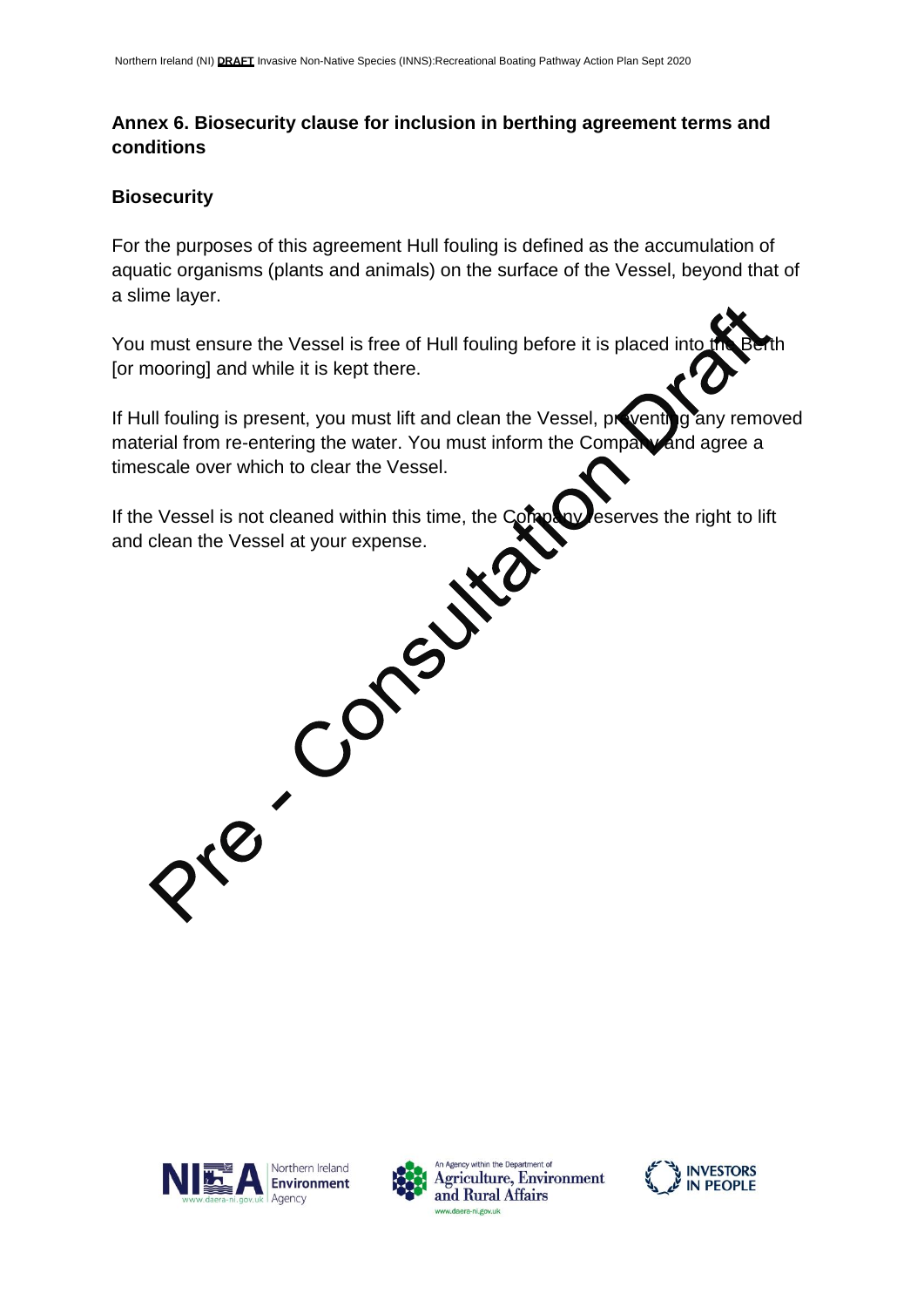### **Annex 7. Draft list of freshwater & marine species of concern to Northern Ireland – for discussion.**

List of freshwater and marine priority invasive non-native species that we want to keep out of Northern Ireland and for which there may be a risk of introduction via recreational boating. (some present currently at low levels, but several more widespread and present nearby in GB waters and on mainland Europe). As per the *'Horizon scan of invasive alien species for the island of Ireland' Lucy, F. E., Davis, E., Reid, N., Dick, J. T. A., & Trodd, W. (Accepted/In press).* Horizon scan of invasive alien species for the island of Ireland - Some of the species in the table below were scored according to their likelihood of arrival (**A**), their likelihood of establishing in the wild (**B**), and their impact on biodiversity (**C**).

Others have been selected via GB, EU and Ireland risk assessment processes.

| Priority | <b>Scientific name</b>                | Common<br>name                | Present<br>in NI | <b>Habitat</b><br>Marine/Freshwater | $A -$<br>likely<br>to<br>ரி | est blish<br>wild | $C -$<br>biodiversity<br>impact | <b>Total</b>    |
|----------|---------------------------------------|-------------------------------|------------------|-------------------------------------|-----------------------------|-------------------|---------------------------------|-----------------|
| V high   |                                       |                               |                  |                                     |                             |                   |                                 |                 |
|          | <b>Caulacanthus</b><br>okamurae       | $Pom-pom$<br>weed             | <b>Yes</b>       | <b>Marine</b>                       | 5                           | 5                 | 3                               | 13              |
|          | <b>Cercopagis</b><br>pengoi           | <b>Fishhook</b><br>Waterflea  | <b>No</b>        | <b>Marine</b>                       |                             |                   |                                 |                 |
|          | <b>Didemnum</b><br>vexillium          | <b>Carpet sea</b><br>squirt   | <b>Yes</b>       | <b>Marine</b>                       |                             |                   |                                 |                 |
|          | <b>Dikerogammarus</b><br>haemobaphes  | Demon<br>shrimp               | No.              | Freshwater                          | 5                           | 4                 | 3                               | 12 <sub>1</sub> |
|          | <b>Dikerogammarus</b><br>villosus     | Killer shrimp                 | <b>No</b>        | Freshwater                          | 4                           | 4                 | 5                               | 13              |
|          | <b>Dreissena</b><br>bugensisi         | Quagga<br>mussel              | <b>No</b>        | Freshwater                          |                             |                   |                                 |                 |
|          | <b>Eriocheir sinensis</b>             | <b>Chinese</b><br>mitten crab | <b>No</b>        | Freshwater/Marine                   | 5                           | 3                 | 5                               | 13              |
|          | <b>Gyrodactylus</b><br><b>salaris</b> | <b>Salmon fluke</b>           | <b>No</b>        | Freshwater                          | 4                           | 5                 | 5                               | 14              |
|          | <b>Hesperibalanus</b><br>fallax       | <b>Warm water</b><br>barnacle | <b>No</b>        | <b>Marine</b>                       | 5                           | 5                 | 3                               | 13              |
|          | <b>Neogobius</b><br>melanostomus      | <b>Round goby</b>             | <b>No</b>        | <b>Marine</b>                       |                             |                   |                                 |                 |
|          |                                       |                               |                  |                                     |                             |                   |                                 |                 |





An Agency within the Department of **Agriculture, Environment** and Rural Affairs



**AV AP**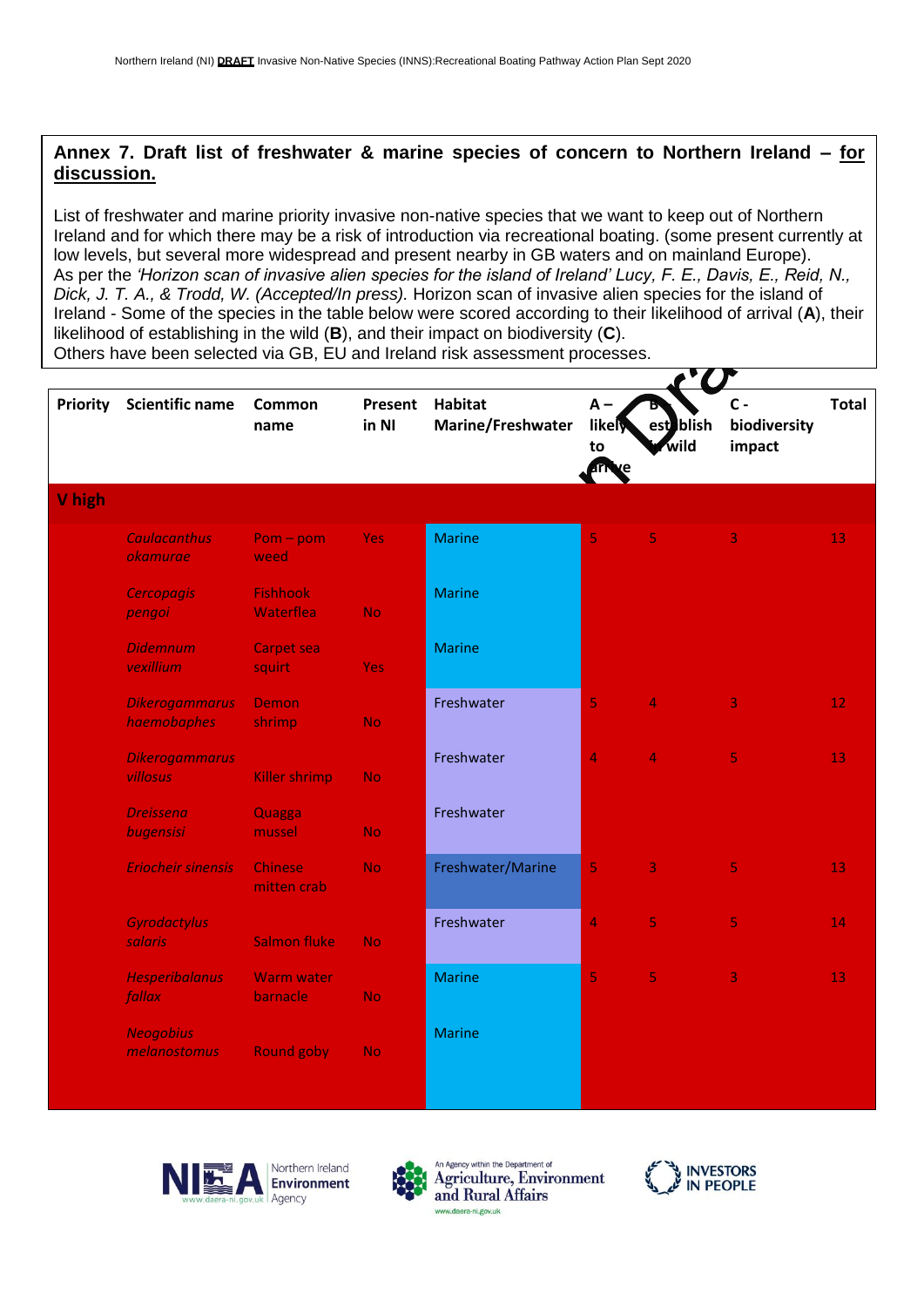| <b>Priority</b> | <b>Scientific name</b>                    | Common<br>name                  | Present<br>in NI | <b>Habitat</b><br>Marine/Freshwater | $A -$<br>likely<br>to<br>arrive | $B -$<br>establish<br>in wild | $c -$<br>biodiversity<br>impact | <b>Total</b>  |
|-----------------|-------------------------------------------|---------------------------------|------------------|-------------------------------------|---------------------------------|-------------------------------|---------------------------------|---------------|
|                 | <b>Orconectes</b><br><b>limosus</b>       | Spiny-cheek<br>crayfish         | <b>No</b>        | Freshwater                          | 4                               | 3                             | 5.                              | 12            |
|                 | <b>Pacifastacus</b><br><b>leniusculus</b> | American<br>signal crayfish     | <b>No</b>        | Freshwater                          | 5                               | $\overline{\mathbf{5}}$       | 5                               | 15            |
|                 | <b>Proterorhinus</b><br>semiluaris        | Freshwater<br>tubenose<br>goby  | <b>No</b>        | Freshwater                          |                                 |                               |                                 |               |
|                 | <b>Proterorhinus</b><br>marmoratus        | <b>Tubenose</b><br>goby         | <b>No</b>        | <b>Marine</b>                       |                                 |                               |                                 |               |
|                 | Pseudorasbora<br>parva                    | <b>Topmouth</b><br>gudgeon      | <b>No</b>        | Freshwater                          | 3                               | $\overline{\mathbf{5}}$       | 5                               | 13            |
|                 | Styela clava                              | Leathery sea-<br>squirt         | <b>Yes</b>       | <b>Marine</b>                       |                                 |                               |                                 |               |
|                 | <b>Undaria</b><br>pinnatifida             | Wakame                          | Yes:             | <b>Marine</b>                       |                                 |                               |                                 |               |
| <b>High</b>     |                                           |                                 |                  |                                     |                                 |                               |                                 |               |
|                 | <b>Asparagropsis</b><br>armata            | <b>Harpoon</b><br>weed          | <b>No</b>        | <b>Marine</b>                       |                                 |                               |                                 |               |
|                 | <b>Astacus astacus</b>                    | <b>Noble crayfish</b>           | <b>No</b>        | Freshwater                          | 4                               | 3                             | 4                               | 11            |
|                 | Asterocarpa<br>humilis                    | An ascidian<br>tunicate         | <b>Yes</b>       | <b>Marine</b>                       |                                 |                               |                                 |               |
|                 | <b>Bonnemaisonia</b><br>hamifera          | A red<br>macroalga<br>(seaweed) | <b>Yes</b>       | <b>Marine</b>                       |                                 |                               |                                 |               |
|                 | <b>Cabomba</b><br>caroliniana             | Fanwort                         | <b>No</b>        | Freshwater                          |                                 |                               |                                 |               |
|                 | <b>Ensis dorectus</b>                     | American<br>razor clam          | <b>Yes</b>       | <b>Marine</b>                       | 5                               | 5 <sub>1</sub>                | $\overline{2}$                  | $12 \text{ }$ |
|                 | <b>Gracilaria</b><br>vermiculophylla      | A red<br>macroalga<br>(seaweed) | <b>Yes</b>       | <b>Marine</b>                       |                                 |                               |                                 |               |
|                 | <b>Grateloupia</b><br>turuturu            | <b>Devil's Tounge</b><br>Weed   | <b>Yes</b>       | <b>Marine</b>                       |                                 |                               |                                 |               |





An Agency within the Department of<br>Agriculture, Environment<br>and Rural Affairs www.daera-ni.gov.uk

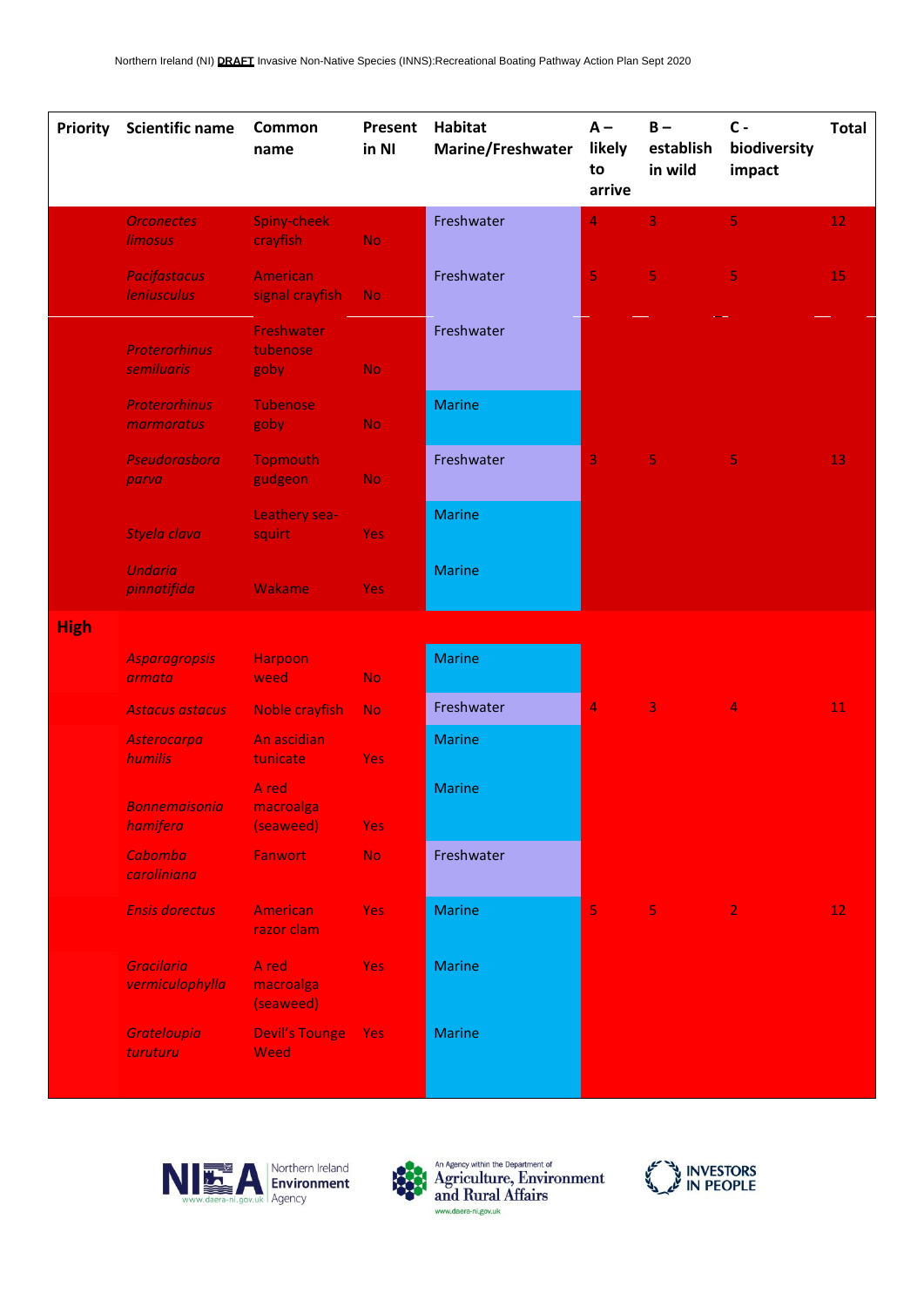| Priority   | <b>Scientific name</b>               | Common<br>name                            | Present<br>in NI | <b>Habitat</b><br>Marine/Freshwater | $A -$<br>likely<br>to<br>arrive | $B -$<br>establish<br>in wild | $c -$<br>biodiversity<br>impact | <b>Total</b> |
|------------|--------------------------------------|-------------------------------------------|------------------|-------------------------------------|---------------------------------|-------------------------------|---------------------------------|--------------|
|            | <b>Hemigrapsus</b><br>sanguineus     | <b>Asian shore-</b><br>crab               | <b>No</b>        | <b>Marine</b>                       | 4                               | $\overline{4}$                | 3                               | 11           |
|            | <b>Hemigrapsus</b><br>takanoi        | <b>Brush-clawed</b><br>shore crab         | No.              | <b>Marine</b>                       | $\overline{4}$                  | 4                             | $\overline{\mathbf{3}}$         | 11           |
|            | Ludwigia<br>grandiflora spp.         | Water<br>primrose                         | <b>No</b>        | Freshwater                          | 4                               | 3                             | $\overline{4}$                  | 11           |
|            | <b>Mnemiopsis</b><br><b>loidyi</b>   | <b>Warty comb</b><br>jelly                | <b>No</b>        | <b>Marine</b>                       | 3                               | 4                             | $\overline{4}$                  | 11           |
|            | <b>Myriophyllum</b><br>heterophyllum | <b>Various</b><br>leaved water<br>milfoil | <b>No</b>        | Freshwater                          | 3                               | 4                             | $\overline{4}$                  | 11           |
|            | <b>Neogobius</b><br>gymnotrachelus   | <b>Racer goby</b>                         | No.              | <b>Marine</b>                       |                                 |                               |                                 |              |
|            | Rapana venosa                        | <b>Veined rapa</b><br><b>Whelk</b>        | <b>No</b>        | <b>Marine</b>                       |                                 |                               |                                 |              |
|            | <b>Sander</b><br>lucioperca          | <b>Zander</b>                             | <b>No</b>        | Freshwater                          | $\overline{4}$                  | 3                             | 4                               | 11           |
| <b>Med</b> | Alternaterna<br>philoxeroides        | <b>Alligator weed</b>                     | <b>No</b>        | <b>Marine</b>                       |                                 |                               |                                 |              |
|            | Caprella mutica                      | Japanese<br>skeleton<br>shrimp            | Yes              | <b>Marine</b>                       |                                 |                               |                                 |              |
|            | Chelicorophium<br>robustum           | Corophiid<br>Amphipod                     | <b>No</b>        | Marine/Freshwater                   |                                 |                               |                                 |              |
|            | Crepidula<br>fornicata               | American<br>slipper limpet                | Yes              | <b>Marine</b>                       |                                 |                               |                                 |              |
|            | <b>Dikerogammarus</b><br>bispinosus  | Ponto-Caspian<br>amphipod                 | <b>No</b>        | Freshwater/Marine                   |                                 |                               |                                 |              |
|            | Echinogammarus<br><i>ischnus</i>     | Ponto-Caspian<br>crustacean               | <b>No</b>        | Freshwater/Marine                   |                                 |                               |                                 |              |
|            | Echinogammarus<br>trichiatus         | Ponto-Caspian<br>amphipod                 | <b>No</b>        | Freshwater/Marine                   |                                 |                               |                                 |              |
|            | Hypania invalida                     | Ponto-Caspian<br>polychaete               | <b>No</b>        | Freshwater/Marine                   |                                 |                               |                                 |              |





An Agency within the Department of<br>Agriculture, Environment<br>and Rural Affairs www.daera-ni.gov.uk